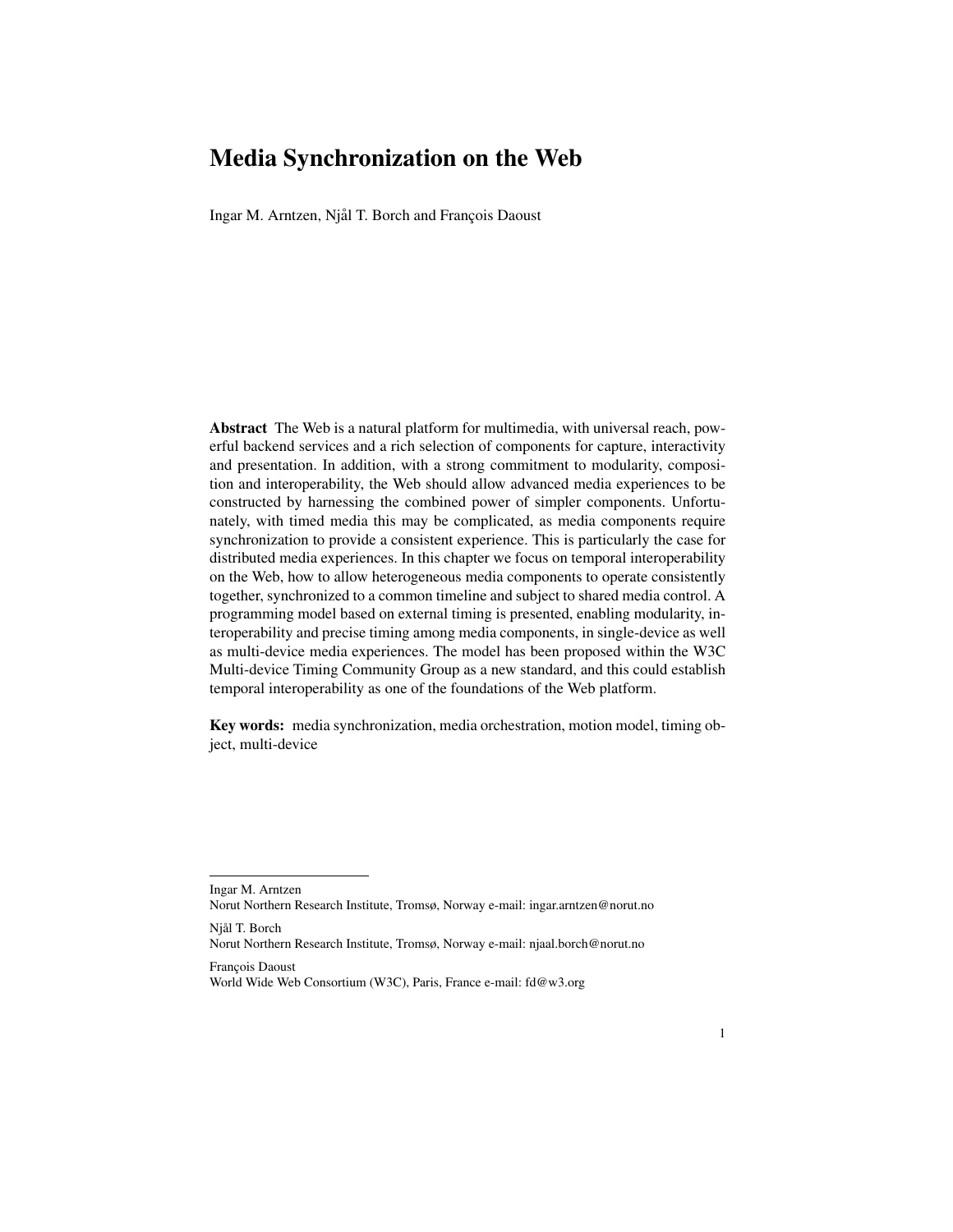# 1 Introduction

The Web is all about modularity, composition and interoperability, and this applies across the board, from layout and styling defined in *Hypertext Markup Language (HTML)* to JavaScript-based tools and frameworks. Unfortunately, there is a notable exception to this rule. Composing presentations from multiple, timed media components is far from easy. For example, consider a Web page covering motor sport, using Web Audio [42] for sound effects and visuals made from HTML5 [19] videos, a map with timed GPS-data, WebGL [45] for timed infographics, a timed Twitter [39] widget for social integration, and finally an ad-banner for paid advertisements timed to the race.

In this chapter we focus on media synchronization challenges of this kind, making multiple, heterogeneous media components operate consistently with reference to a common timeline, as well as common media control. We call this *temporal interoperability*. Lack of support for temporal interoperability represents a significant deviation from the core principles of the Web. Harnessing the combined powers of timed media components constitutes a tremendous potential for Web-based media experiences, both in single-device and multi-device scenarios.

The key to temporal interoperability is finding the right approach to media synchronization. There are two basic approaches: *internal timing* or *external timing*. Internal timing is the familiar approach, where media components are coordinated by manipulating their control primitives. External timing is the opposite approach, where media components are explicitly designed to be parts of a bigger experience, by accepting direction from an external timing source.

Though internal timing is currently the predominant approach in Web-based media, external timing is the key to temporal interoperability. If multiple media components are connected to the same source of external timing, synchronized behavior across media components follows by implication. This simplifies media synchronization for application developers. Furthermore, by allowing external timing sources to be synchronized and shared across a network, external timing is also a gateway to precise, distributed multimedia playback and orchestration on the Web platform.

This chapter provides an introduction to external timing as well as the flexible media model and programming model that follow from this approach. The programming model is proposed for standardization within the *W3C Multi-device Timing Community Group (MTCG)* [32] to encourage temporal interoperability on the Web platform. The *timing object* is the central concept in this initiative, defining a common interface to external timing and control for the Web. The MTCG has published a draft specification for the timing object [7] and also maintains *Timingsrc* [3], an open source JavaScript implementation of the timing object programming model. The chapter also describes the *motion model*, which provides online synchronization of timing objects.

The chapter is structured as follows: Section 3 defines media synchronization as a term and briefly presents common challenges for synchronization on the Web. The motion model is presented in Section 4 followed by an introduction to tempo-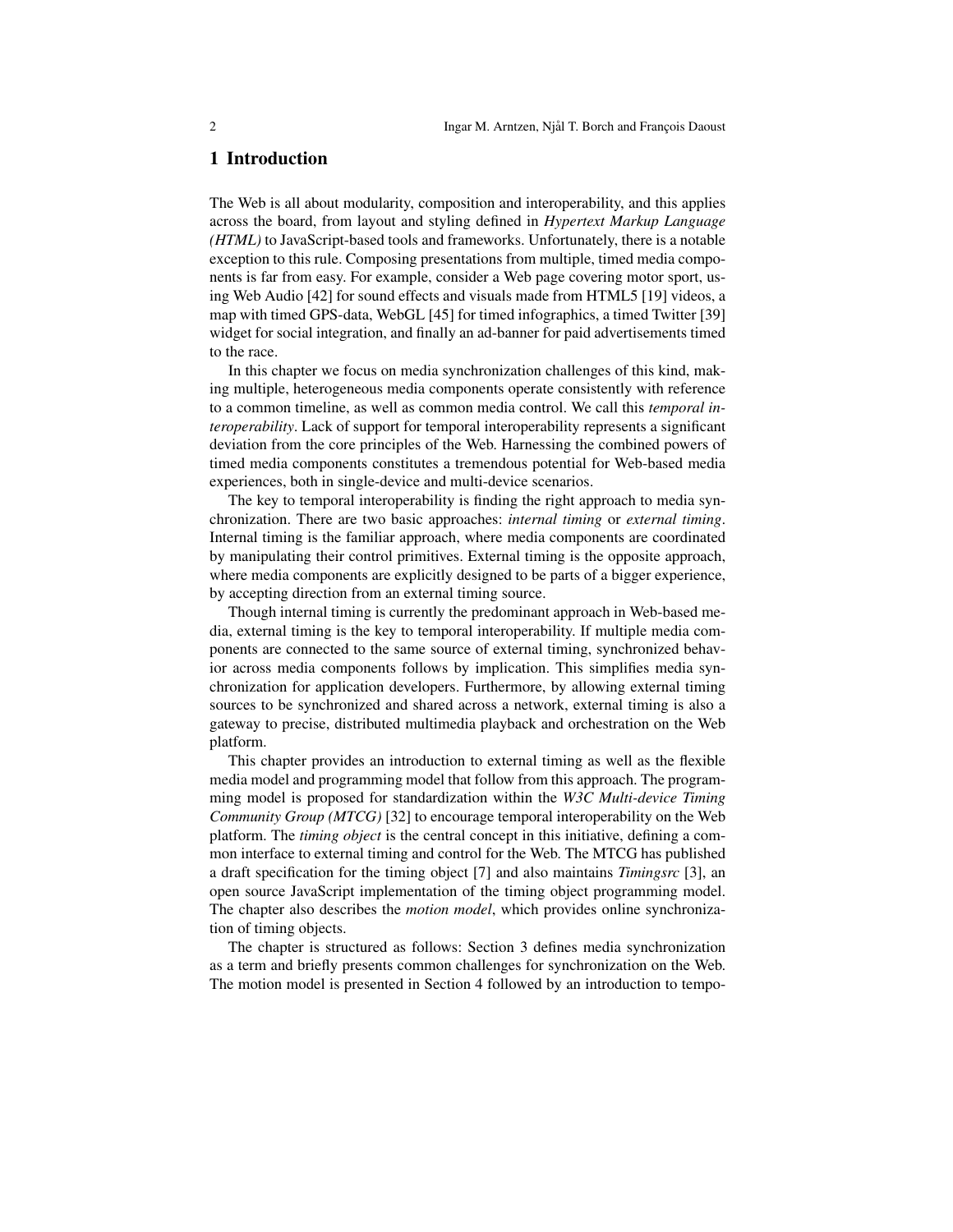ral interoperability and external timing in Section 5. Section 6 surveys the abilities and limitations of Web technologies with respect to media synchronization. Section 7 gives a more detailed presentation of the motion model, including online motion synchronization, synchronization of AV media and timed data. Evaluation is presented in Section 9. Section 10 briefly references the standardization initiative before conclusions are given in Section 11.

# 2 Central Terms

This section lists central terms used in this chapter.

Timeline: logical axis for media presentation. Values on the timeline are usually associated with a unit, e.g. seconds, milliseconds, frame count or slide number. Timelines may be infinite, or bounded by a range (i.e minimum and maximum values).

Clock: a point moving predictably along a timeline, at a fixed, positive rate. Hardware clocks ultimately depend on a crystal oscillator. System clocks typically count seconds or milliseconds from *epoch* (i.e. 1. Jan 1970 UTC), and may be corrected by clock synchronization protocols (e.g. NTP [27], PTP [14]). From the perspective of application developers, the value of a clock may be read, but not altered.

Motion: a unifying concept for *media playback* and *media control*. Motion represents a point moving predictably along a timeline, with added support for flexibility in movement and interactive control. Motions support discrete jumps on the timeline, as well as a variety of continuous movements expressed through velocity and acceleration. Not moving (i.e. paused) is considered a special case of movement. Motion is a generalization over classical concepts in multimedia, such as *clocks*, *media clocks*, *timers*, *playback controls*, *progress*, etc. Motions are implemented by an *internal clock* and a *vector* describing current movement (position, velocity, acceleration), timestamped relative to the internal clock. Application developers may update the movement vector of a motion at any time.

Timed data: data whose temporal validity is defined in reference to a timeline. For instance, the temporal validity of subtitles are typically expressed in terms of points or intervals on a media *timeline*. Similarly, the temporal validity of video frames essentially maps to frame-length intervals. Timed scripts are a special case of timed data where data represents functions, operations or commands to be executed.

Continuous media: Typically audio or video data. More formally, a subset of *timed data* where media objects cover the timeline without gaps.

Media component: essentially a player for some kind of timed data. Media components are based on two basic types of resources: timed data and motion. The timeline of timed data must be mapped to the timeline of motion. This way, motion defines the temporal validity of timed data. At all times, the media component works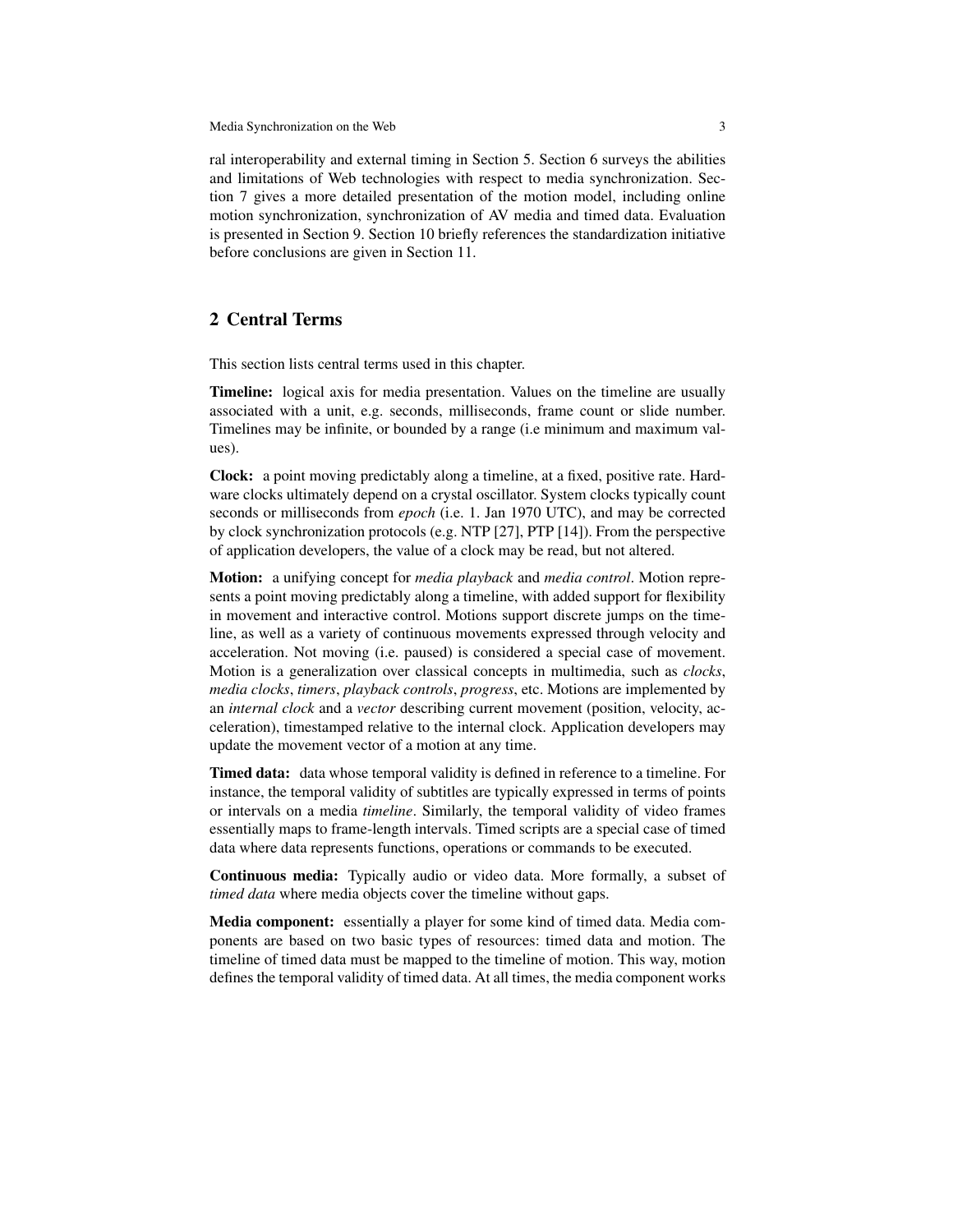to produce correct media output in the UI, given the current state of timed data and motion. A media component may be anything from a simple text animation in the *Document Object Model (DOM)*, to a highly sophisticated media framework.

User agent: any software that retrieves, renders and facilitates end user interaction with Web content, or whose user interface is implemented using Web technologies.

Browsing context: JavaScript runtime associated with Web document. Browser windows, tabs or *iframes* each have their own browsing context.

Iframe: Web document nested within a Web document, with its own browsing context.

# 3 Media Synchronization

Dictionary definitions of *media synchronization* typically refer to presentation of multiple instances of media at the same moment in time. Related terms are *media orchestration* and *media timing*, possibly emphasizing more the importance of media control and timed scheduling of capture and playback. In this chapter we use the term *media synchronization* in a broad sense, as a synonym to *media orchestration* and *media timing*. We also limit the definition in a few regards:

- Media synchronization on the Web is client-side and clock-based. The latencies and heterogeneity of the Web environment requires a clock-based approach for acceptable synchronization.
- Media synchronization involves a media component and a clock. The term *relative synchronization* is reserved for comparisons between two or more synchronized media components.

# *3.1 Challenges*

Media synchronization has a wide range of use-cases on the Web, as illustrated by Table 1. Well known use-cases for synchronization within a single Web page include multi-angle video, accessibility features for video, ad-insertion, as well as media experiences spanning different media types, media frameworks, or iframe boundaries. Synchronization across Web pages allow Web pages to present alternative views into a single experience, dividing or duplicating media experiences across devices. Popular use-cases in the home environment involve collaborative viewing, multispeaker audio, or big screen video synchronized with related content on handheld devices. The last use-cases on the list target global scenarios, such as distributed capture and synchronized Web visualizations for a global audience.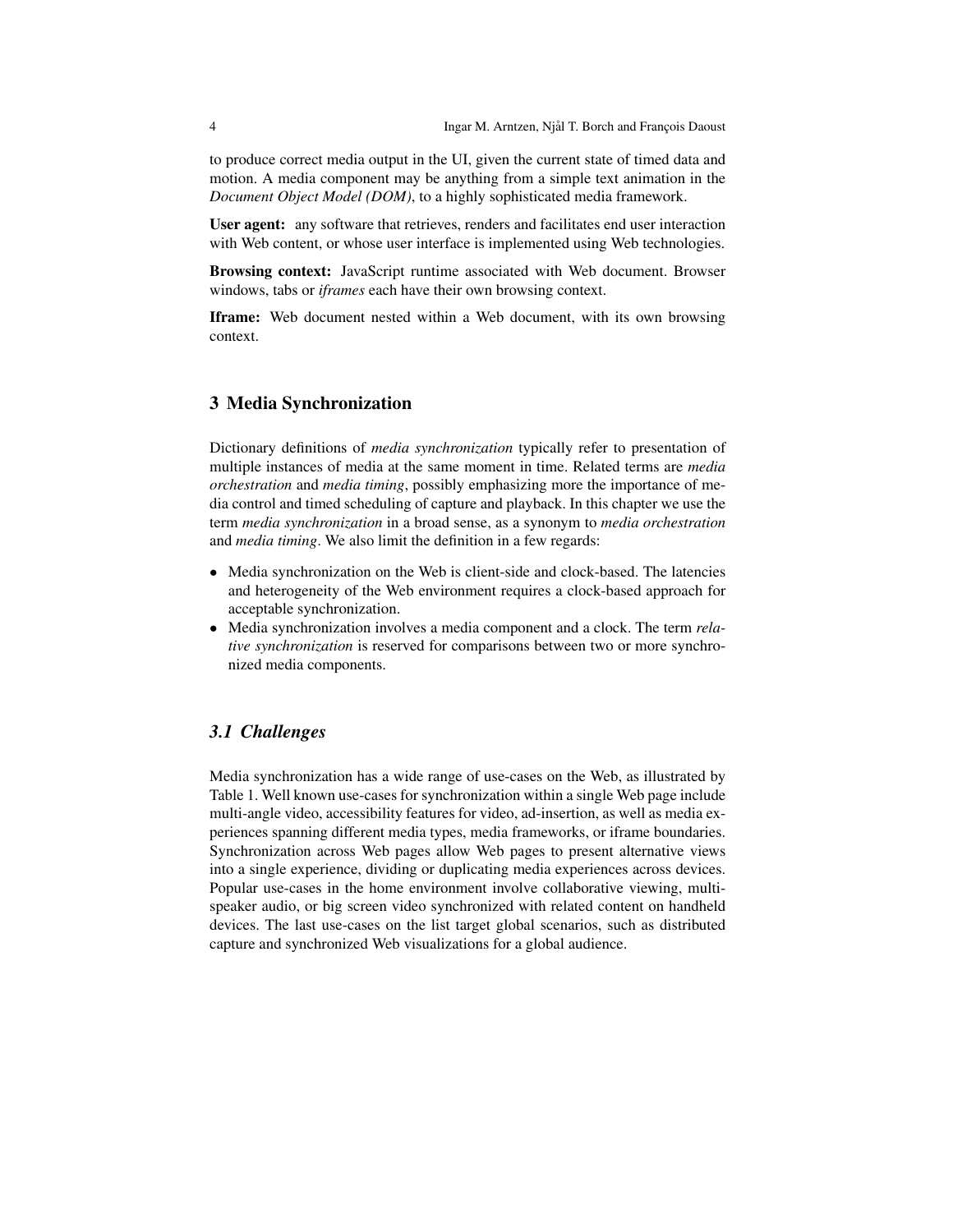| Synchronization challenges     | Use-cases                       |
|--------------------------------|---------------------------------|
| across media sources           | multi-angle video, ad-insertion |
| across media types             | video, WebAudio, animated map   |
| across iframes                 | video, timed ad-banner          |
| across tabs, browsers, devices | split content, interaction      |
| across platforms               | Web, native, broadcast          |
| across people and groups       | collaboration, social           |
| across Internet                | global media experiences        |

Table 1 Common challenges for media synchronization on the Web.

# *3.2 Approach*

The challenges posed by all these use-cases may be very different in terms of complexity, requirements for precision, scale, infrastructure and more. Still, we argue that a single, common solution would be beneficial. Implementing specific solutions for specific use-cases is very expensive and time-consuming, and lays heavy restrictions on reusability. Even worse, circumstances regarding synchronization may change dynamically during a media session. For instance, a smartphone involved in synchronization over the local network will have to change its approach to media synchronization once the user leaves the house, or switches from WiFi to the mobile network. Crucially though, by solving media synchronization across Internet, all challenges listed above are solved by implication. For instance, if video synchronization is possible across Web pages on the Internet, then synchronizing two videos within the same Web page is just a special case. It follows that the general solution to media synchronization on the Web is distributed and global in nature. Locality may be exploited for synchronization, yet only as optimization.

### 4 The Motion Model

The primary objectives of the motion model are global synchronization, *Web availability* and simplicity for Web developers. Global synchronization implies media synchronization across the Internet. Web availability means that no additional assumptions can be introduced for media synchronization. If a Web browser is able to load an online Web page, it should also be able to synchronize correctly. The model proposed for this can be outlined in three simple steps:

• Media clock and media controls are encapsulated in one concept, and represented as a stateful resource. This chapter uses the term *motion*<sup>1</sup> for this concept.

<sup>1</sup> *motion* as in *motion pictures*. *Moving through media* still remains a good way to conceptualize media experiences, not least as media experiences become virtual and immersive.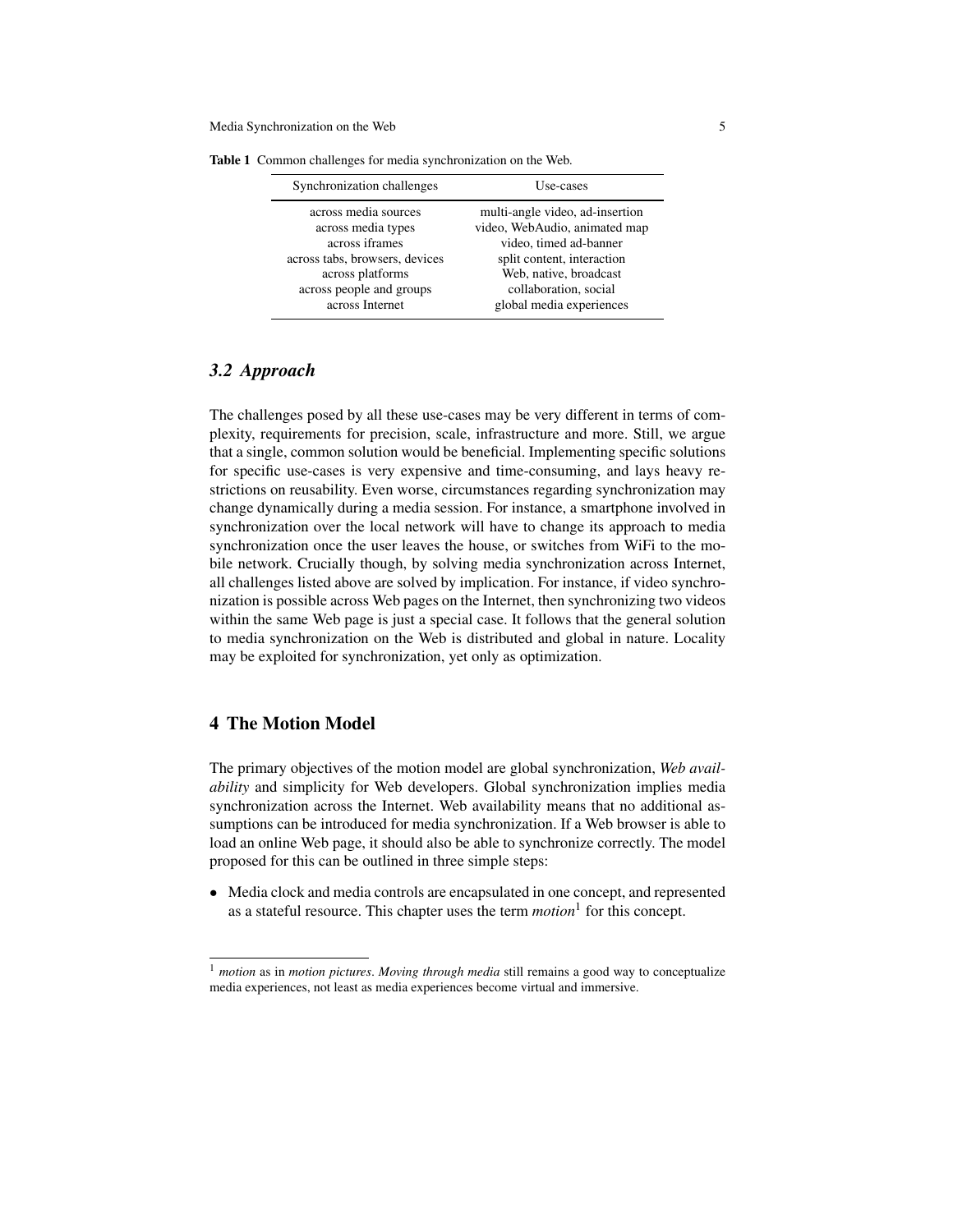- A *motion* is an online resource, implying that it is hosted by a server and identifiable by a *Universal Resource Locator (URL)*.
- *Media components*<sup>2</sup> synchronize themselves relative to online motions.

According to the model, media synchronization should be a consequence of connecting multiple media components to the same online motion. This way, rich synchronized multi-device presentation may be crafted by connecting relevant media components to the same online motion, as illustrated in Fig. 1.



Fig. 1 Media components on three different devices (A,B,C), all connected to an online motion (red circle). Media control requests (e.g. pause/resume) target the online motion and are transmitted across the Internet (light blue cloud). The corresponding state change is communicated back to all connected media components. Each media component adjusts its behaviour independently.

Importantly, the practicality of the motion model depends on Web developers being shielded from the complexities of distributed synchronization. This is achieved by having a *timing object* locally in the Web browser. The timing object acts as an intermediary between media components and online motions, as illustrated by Fig. 2. This way, the challenge of media synchronization is divided in two parts.

- *motion synchronization*: timing object precisely synchronized with online motion (Internet problem).
- *component synchronization*: media component precisely synchronized with timing object (local problem).

*Motion synchronization* ensures that timing objects connected to the same online motion are kept precisely synchronized. The logic required for motion synchronization could be supported by Web browsers natively (if standardized), or imported into Web pages as a third party JavaScript library. Motion synchronization is outlined in Section 7.3.

<sup>2</sup> *media component:* anything from a simple DOM element with text, to a highly sophisticated media player or multimedia framework.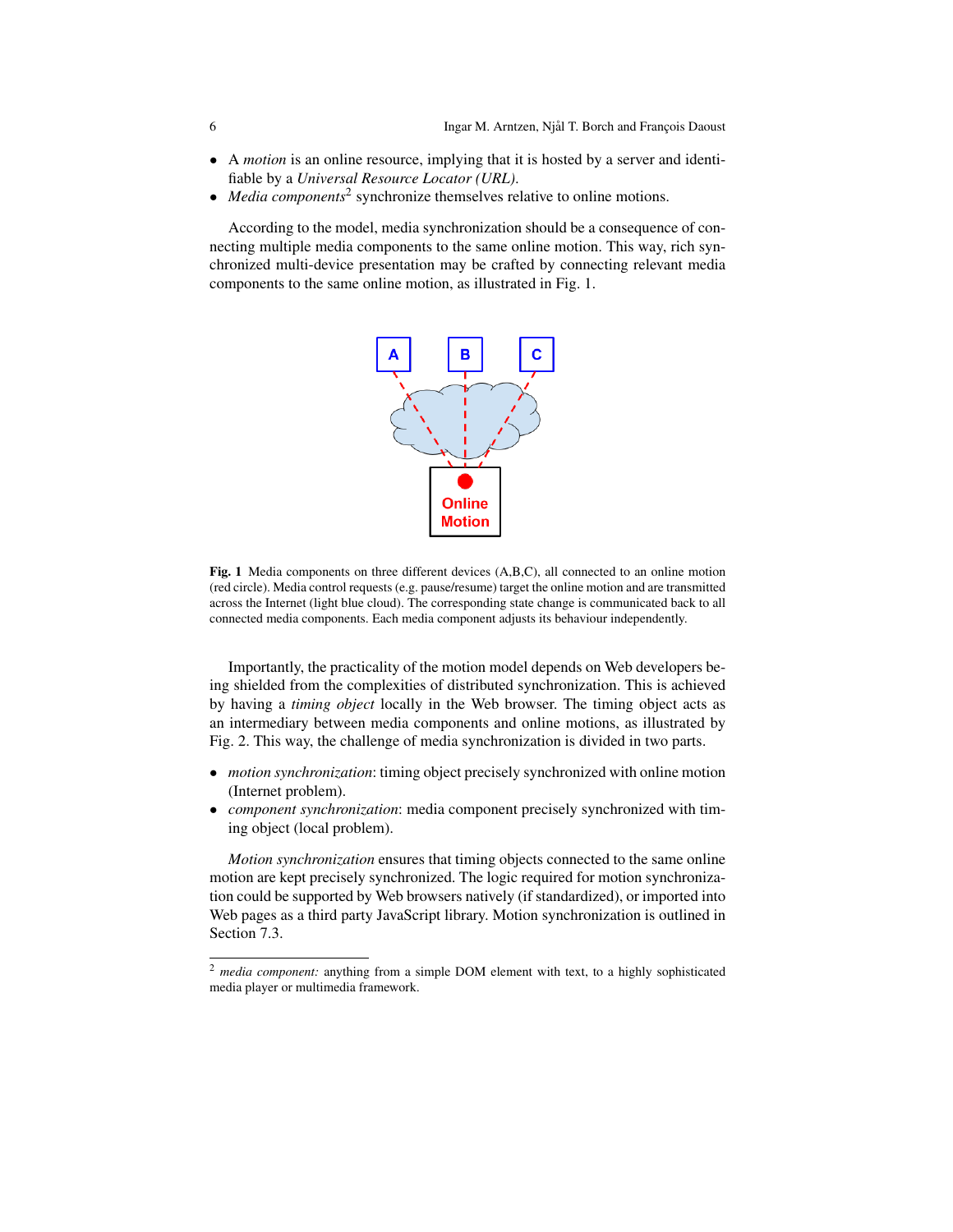

Fig. 2 Timing objects (red unfilled circles) mediate access to online motion. Timing objects may be shared by independent media components within the same browing context.

*Component synchronization* implies that a media component continuously strives to synchronize its activity relative to a timing object. As such, component synchronization is a local problem. Media components always interface with timing objects through a well defined *Application Programmer Interface (API)* (see Section 7.1). Examples of component synchronization are provided in Section 7.4 and Section 7.5.

# 5 Temporal Interoperability

Temporal interoperability implies that multiple, possibly heterogeneous media components may easily be combined into a single, consistently timed media experience [5]. We argue that temporal interoperability must be promoted as a principal feature of the Web, and finding the right approach to media synchronization is key to achieving this. In this section we distinguish two basic approaches, *internal timing* and *external timing*, and explain why external timing is better suited as a basis for temporal interoperability. Note that extenal timing is provided by motions<sup>3</sup> according to the motion model.

# *5.1 Internal timing*

Internal timing (Fig. 3 - left) is the most familiar approach, where media components are typically media players or frameworks internalizing aspects of timing and

<sup>&</sup>lt;sup>3</sup> mediated by timing objects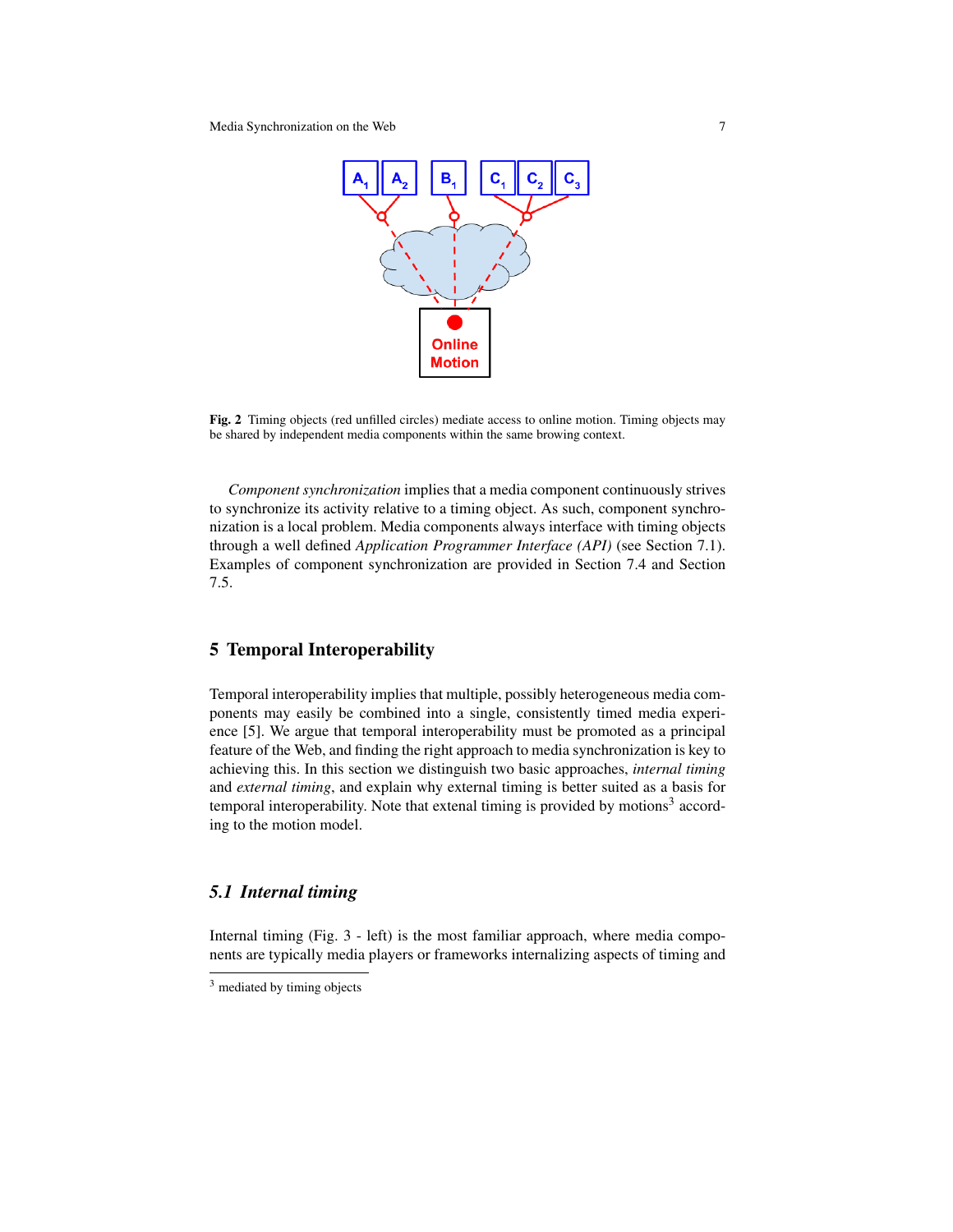

Fig. 3 Blue rectangles represent media components, red symbols represent motion, and green symbols represent the process of media synchronization. To the left: internal timing and external media synchronization. To the right: external timing and internal media synchronization.

control. Synchronizing such media components is an external process, utilizing the control primitives provided by each component.

Internal timing means that media components implement timed operations internally, based on the system clock or some other (hardware) timer and state representing motion. Timed operations may also be affected by other internal factors, such as the buffering of timed data, time consumption in processing, or delays in UI pipelines. The outside world is typically given access to the internal motion of the media component via interactive elements in the *User Interface (UI)*, or programmatically through control primitives defined in the component API. For example, the HTML5 media element allows media playback to be requested by clicking the play button or invoking the play method. The media element then organizes media playback in its own time, subject to delays in initialisation procedures, buffering, decoding and AV-subsystems.

## *5.2 External timing*

External timing (Fig. 3 - right) is the opposite approach, where media components consider themselves parts of a bigger experience. Such media components are explicitly designed to take direction from an external motion, and always do their best to synchronize their own behavior accordingly. If multiple media components are connected to the same external motion, synchronized behavior across media components follows by implication. In this approach, media synchronization is redefined as an internal challenge, to be addressed by each media component independently.

Media control: The external timing approach implies that control over the media component is exercised indirectly, by manipulating the external motion instead of the media component. For instance, if the external motion is paused or time-shifted, the media component must react accordingly. Appropriate controls for the media component may still be exposed through the UI or API of the component. However, such control requests must be routed to the external motion. This ensures that control applies to all media components connected to the same external motion. It also ensures that media components may process control requests without regard to the origin of the request. Media components directed by external motions may still make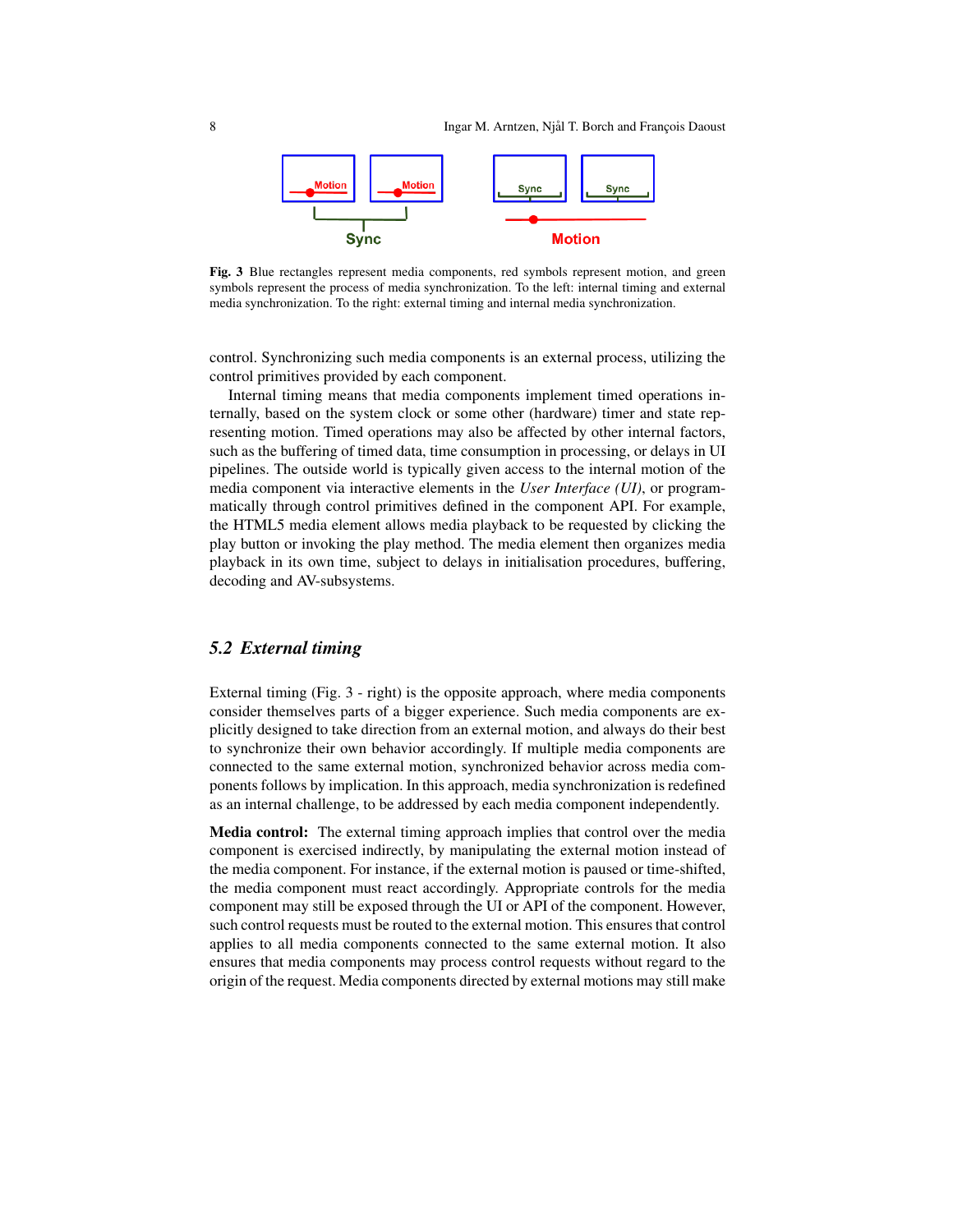use of an internal clock. Importantly though, the external motion takes precedence, so deviations must be compensated for by adjusting the internal clock.

Precision: Precision is a key ambition in media synchronization. With internal timing, synchronization with other media is performed using the control primitives that each media component defines. In the Web environment, such control primitives have typically not been designed with precise timing in mind (see Section 6.1). This makes high quality synchronization hard to achieve. In this model media synchronization generally gets more difficult as the number of components increases. Heterogeneity in media types and control interfaces complicate matters further. For precise synchronization, external timing appears to be a better approach. Media synchronization is solved internally in media components, where it can be implemented with unrestricted access to the internal state and capabilities of the component. Furthermore, the synchronization task is shifted from external application developers to the author of the media component. This makes sense, as the author likely has better understanding of how the media component works. It also ensures that the problem may be solved once, instead of repeatedly by different application developers.

Buffering: Another distinctive feature of the external motion approach is that motion is not sensitive to the internal state (e.g. data availability) of any media component. For instance, external motion might describe playback while a particular media component still lacks data. In the external motion approach, media components must always align themselves with the external motion, to the best of their abilities. For example, media components may adapt by buffering data further ahead, changing to a different data source (e.g. lower bitrate) or even changing to a different presentation mode (e.g audio only). This way, playback may continue undisturbed and media components join in as soon as they are able to. This is particularly important in multi-device scenarios, where a single device with limited bandwidth might otherwise hold back the entire presentation. On the other hand, if the readiness of a particular media component is indeed essential to the experience, this may be solved in application code, by pausing and resuming the external motion.

Master-Slave: Asymmetric master slave synchronization is a common pattern in media synchronization. The pattern implies that internal motion of a master media component is used as external motion for slave media components. However, with multiple media components all but one must be a slave. In the external timing approach all media components are slaves, and the external motion itself is the master. This avoids added complexities of the master-slave pattern, and provides a symmetric model where each media component may request control via the external motion. On the other hand, if asymmetry is indeed appropriate for a given application, this may easily be emulated. For instance, applications may ensure that only one specific media component may issue control requests to the external motion.

Live and on-demand: Solutions for live media often target minimized transport latency for real-time presentation. In other words, the internal motion of live media components is tied to data arrival. This may be problematic in some applications, as differences in transport latency imply that media components will be out of sync.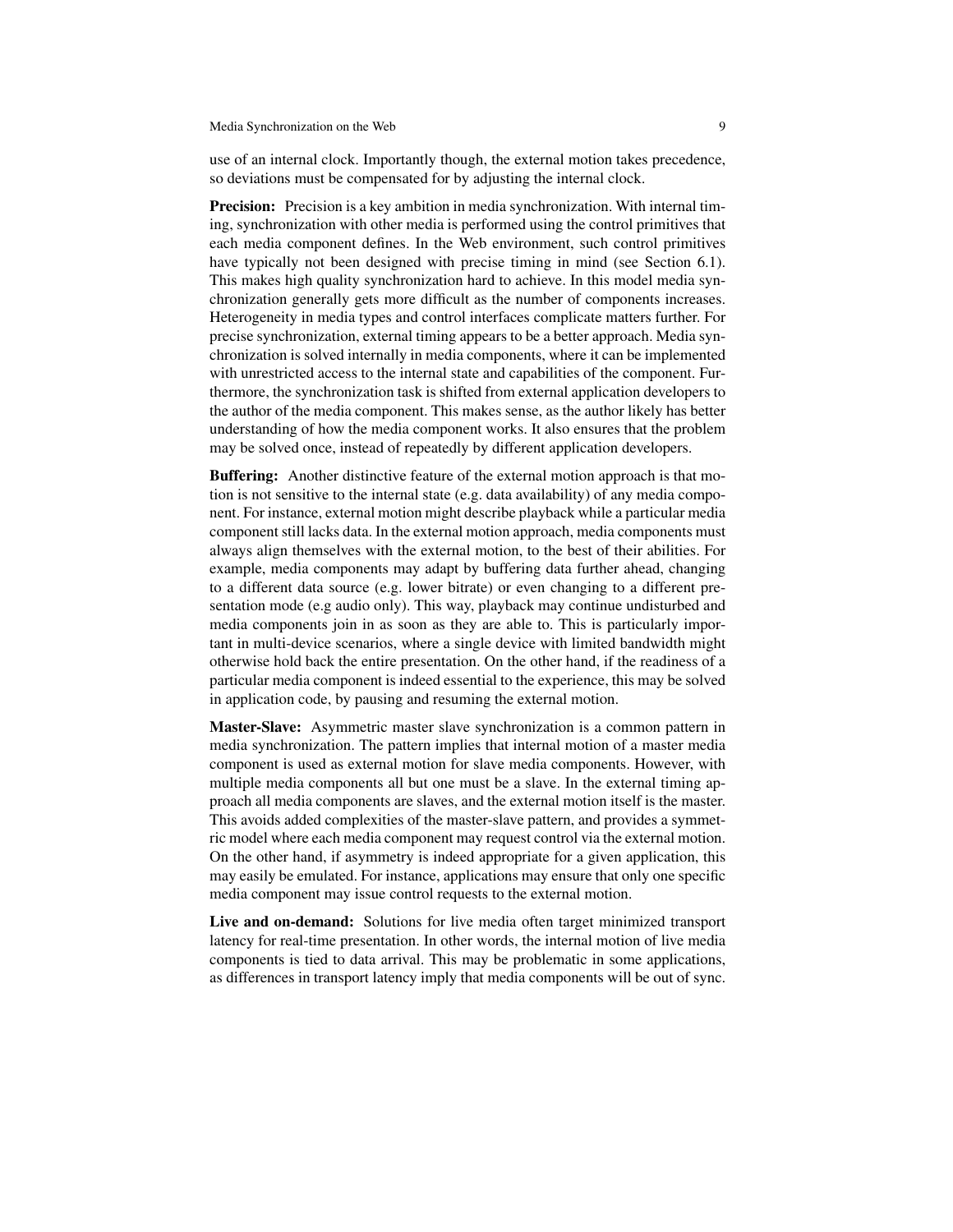For example, live Web-based streaming solutions may be seconds apart, even on the same network. Timing issues with live media are even more evident in rich media productions involving multiple live feeds with very different production chains and transport mechanisms. The external timing approach provides the control and flexibility needed for applications to deal with these realities in appropriate ways. With an external motion representing the official live motion, multiple live media sources may be presented in a time-consistent way across components and screens. Such a live motion could be selected to cover at least a majority of viewers. Furthermore, inability to follow the official live motion would be detected by media components internally, potentially triggering application specific reactions. For instance, the viewer could be prompted to switch to a private, slightly time-shifted motion suitable for his or her specific environment.

### 6 State of the Web

With temporal interoperability established as a goal for the Web, this section surveys current abilities and limitations of the Web with respect to media synchronization. The Web platform<sup>4</sup> is composed of a series of technologies centered around the *Hypertext Markup Language (HTML)*. These technologies have been developed over the years and have grown steadily since the advent of *HTML5* [19], allowing Web applications to access an ever-increasing pool of features such as local storage, geolocation, peer-to-peer communications, notifications, background execution, media capture, and more. This section focuses on Web technologies that produce or consume timed data, and highlights issues that arise when these technologies are used or combined with others for synchronization purposes. These issues are classified and summarized at the end of the section. Please note that this section is written early 2017, and references technologies that are still under development.

#### *6.1 HTML*

First versions of the HTML specification (including HTML3.2 [18]) were targeting static documents and did not have any particular support for timed playback. HTML5 introduced the Audio and Video media elements to add support for audio and video data playback. Web applications may control the playback of media elements using commands such as *play* or *pause* as well as properties such as *currentTime* (the current media offset) and *playbackRate* (the playback speed). In theory, this should be enough to harness media element playback to any synchronization logic that authors may be willing to implement. However, there are practical issues:

<sup>&</sup>lt;sup>4</sup> In this chapter, the Web is seen through the eyes of an end user browsing the Web with his/her favorite *user agent* in 2017.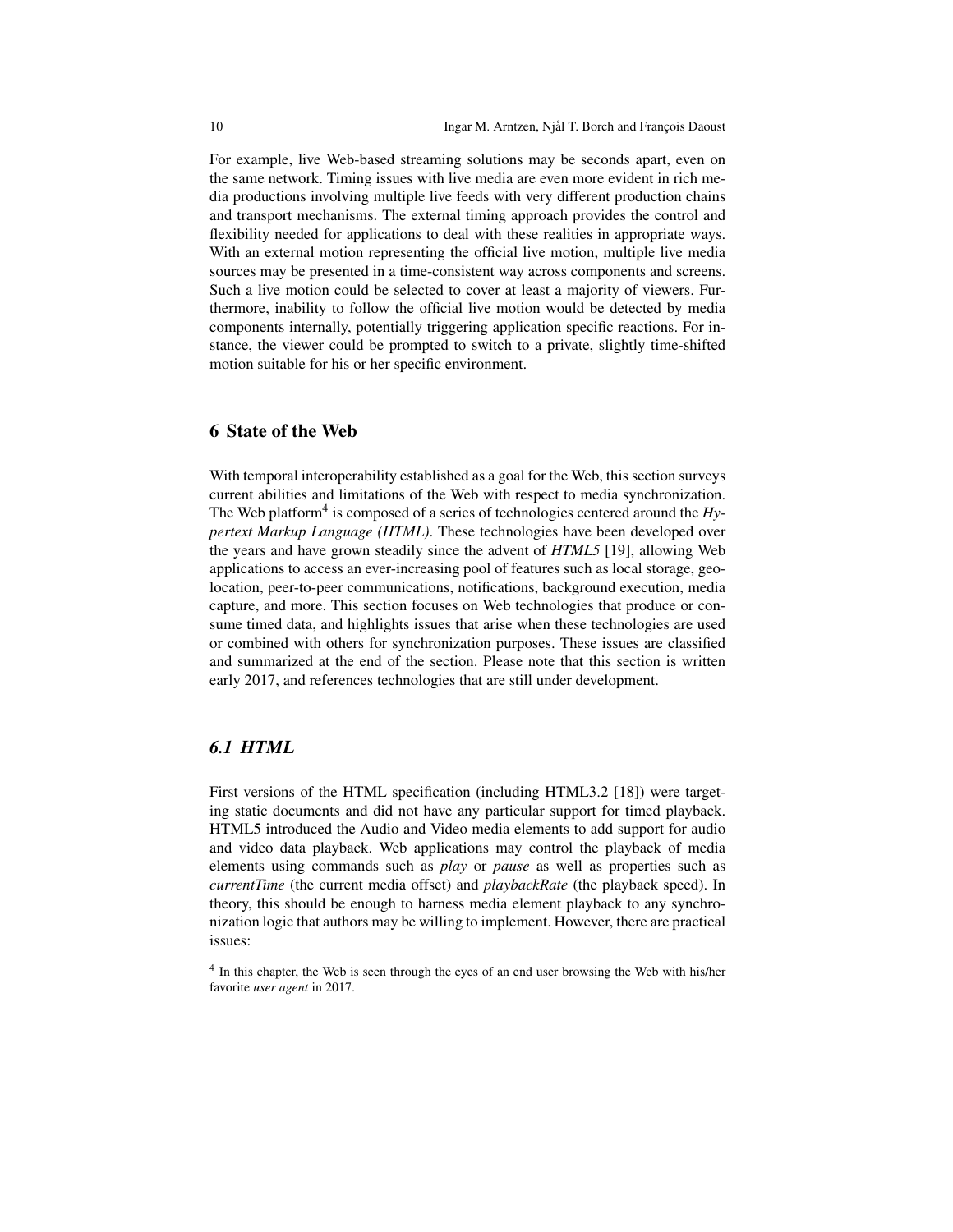- 1. The playback offset of the media element is measured against a media clock, which the specification defines as: *user-agent defined, and may be media resourcedependent, but [which] should approximate the user's wall clock.* In other words, HTML5 does not impose any particular clock for media playback. One second on the wall clock may not correspond to one second of playback, and the relationship between the two may not be linear. Two media elements playing at once on the same page may also follow different clocks, and thus media offset of these two media elements may diverge over time even if playback was initiated at precisely the same time.
- 2. HTML5 gives no guarantee about the latency that the software and the hardware may introduce when the play button is pressed, and no compensation is done to resorb that time afterwards.
- 3. The media clock in HTML5 automatically pauses when the user agent needs to fetch more data before it may resume playback. This behavior matches the expectations of authors for most simple media use cases. However, more advanced scenarios where media playback is just a part of a larger and potentially crossdevice orchestration would likely require that the media clock keeps ticking no matter what.
- 4. The *playbackRate* property was motivated by the fast forward and rewind features of *Digital Video Disc (DVD)* players and previously *Videocassette Recorders (VCR)*. It was not meant for precise control of playback velocity on the media timeline.

To address use cases that would require synchronized playback of media elements within a single page, for instance to play a sign language track as an overlay video on top of the video it describes, HTML5 introduced the concept of a *media controller* [23]. Each media element can be associated with a media controller and all the media elements that share the same media controller use the same media clock, allowing synchronized playback. In practice though, browser vendors did not implement media controllers and the feature was dropped in HTML5.1 [21]. It is also worth noting that this mechanism was restricted to media elements and could not be used to orchestrate scenarios that involved other types of timed data.

While sometimes incorrectly viewed as a property of the JavaScript language, the *setTimeout*, *setInterval* and other related timer functions, which allow apps to schedule timeouts, are actually methods of the *window* interface, defined in HTML5. These methods take a timeout counter in milliseconds, but the specification only mandates that Web browsers wait until at least this number of milliseconds have passed (and only provided the Web page has had the focus during that time). In particular, Web browsers may choose to wait a further arbitrary length of time. This allows browsers to optimise power consumption on devices that are in low-power mode. Even if browsers do not wait any further, the event loop may introduce further delays (see Section 6.4). Surprisingly, browsers also fire timers too early on occasion. All in all, the precision of timeouts is not guaranteed on the Web, although experience shows that timeouts are relatively reliable in practice.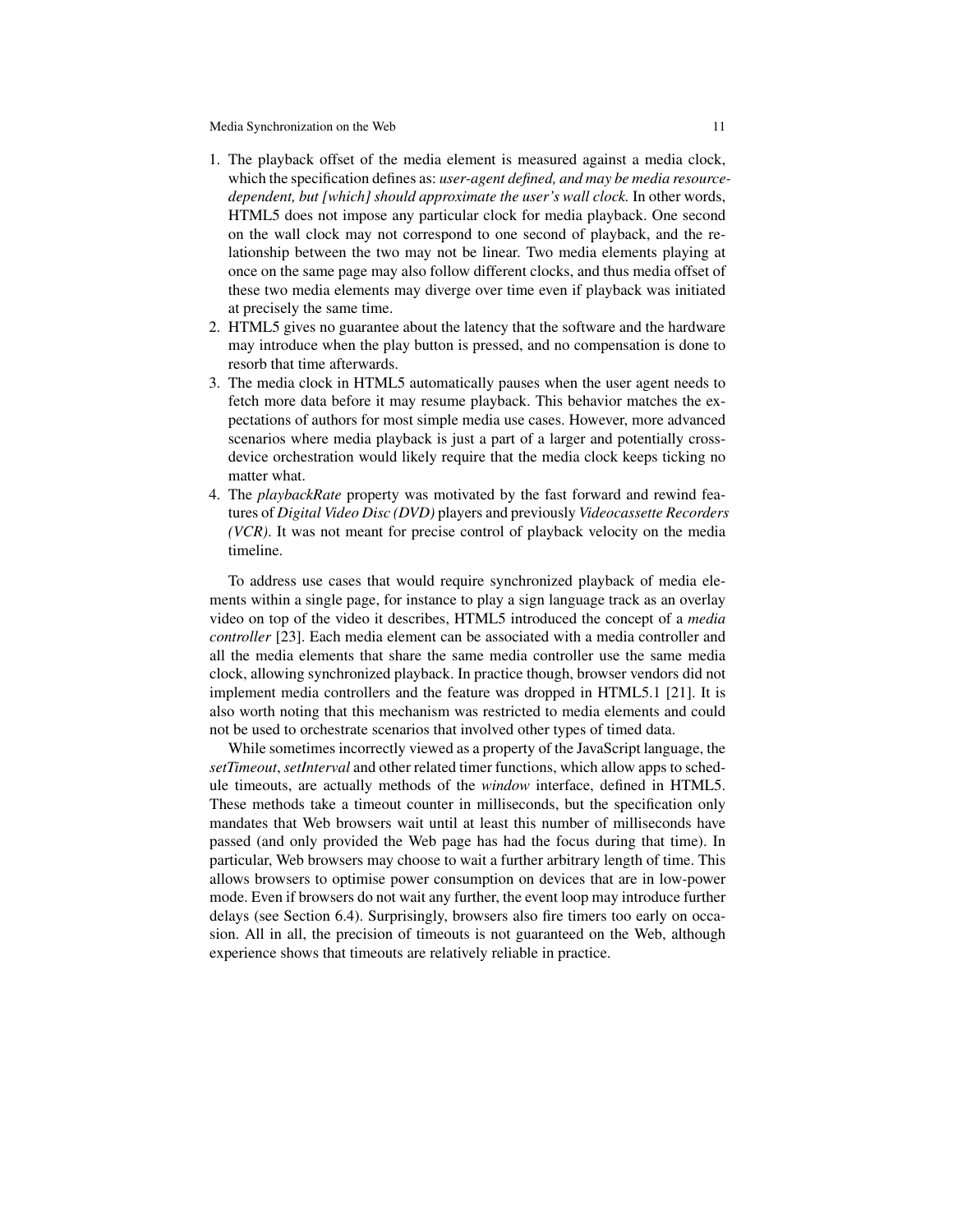#### *6.2 SMIL and Animations*

Interestingly, one of the first specifications to have been published as a Web standard after HTML3.2 [18], and as early as 1998, was the *Synchronized Multimedia Integration Language (SMIL)* 1.0 specification [35]. SMIL allowed integrating a set of independent multimedia objects into a synchronized multimedia presentation. SMIL 1.0 was the first Web standard to embed a notion of timeline (although it was only implicitly defined). The specification did not mandate precise synchronization requirements: *the accuracy of synchronization between the children in a parallel group is implementation-dependent.* Support for precise timing has improved in subsequent revisions of SMIL, now in version 3.0 [36].

No matter how close to HTML it may be, SMIL appears to Web application developers as a format on its own. It cannot simply be added to an existing Web application to synchronize some of its components. SMIL has also never been properly supported by browsers, requiring plugins such as RealPlayer [33]. With the disappearance of plugins in Web browsers, authors are left without any simple way to unleash the power of SMIL in their Web applications.

That said, SMIL 1.0 sparked the SMIL Animation specification [37] in 2001, which builds on the SMIL 1.0 timing model to describe an animation framework suitable for integration with *Extensible Markup Language (XML)* documents. SMIL Animation has notably been incorporated in the Scalable Vector Graphics (SVG) 1.0 specification [34], published as a Web standard immediately afterwards. It took many years for SVG to take over Flash [1] and become supported across browsers, with the notable exception of SMIL animations, which *Microsoft* [26] never implemented, and which *Google* [15] now intends to drop in favor of *CSS Animations* and of the *Web Animations specification*.

While still a draft when this book is written, Web Animations [41] appears as a good candidate specification to unite all Web animation frameworks into one, with solid support from *Mozilla* [29], Google and now Microsoft. It introduces the notion of a *global clock*:

a source of monotonically increasing time values unaffected by adjustments to the system clock. The time values produced by the global clock represent wall-clock milliseconds from an unspecified historical moment.

The specification also defines the notion of a *document timeline* that provides time values tied to the global clock for a particular document. It is easy to relate the global clock of Web Animations with other clocks available to a Web application (e.g. the *High Resolution Time* clock mentioned in Section 6.5). However, the specification acknowledges that the setup of some animations *may incur some setup overhead*, for instance when the user agent delegates the animation to specialized graphics hardware. In other words, the exact start time of an animation cannot be known a priori.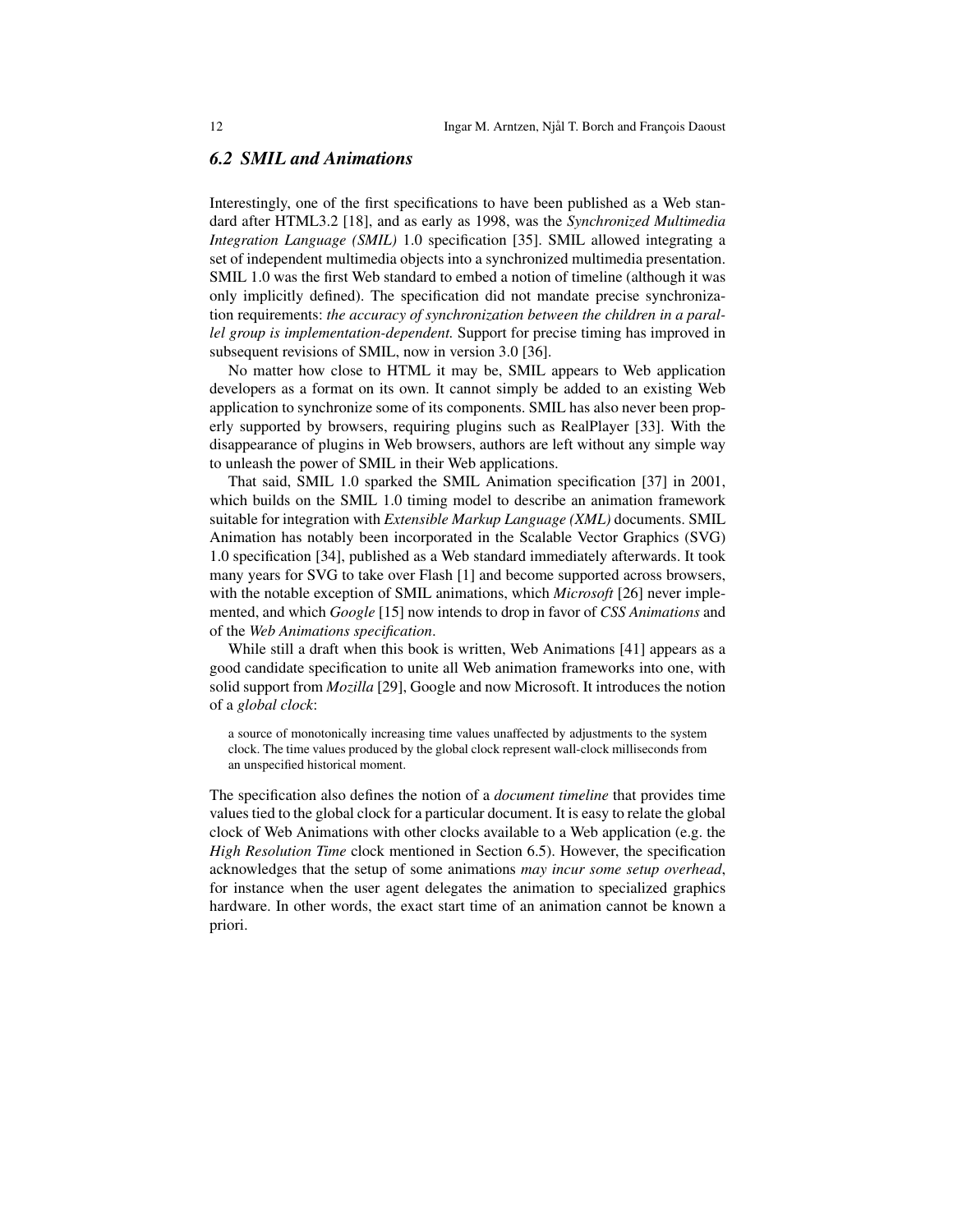#### *6.3 DOM Events*

The ability to use scripting to dynamically access and update the content, structure and style of documents, was developed in parallel to HTML, with *ECMAScript* (commonly known as JavaScript), and the publication of the *Document Object Model (DOM) Level 1* standard in 1998 [11]. This first level did not define any event model for HTML documents, but was quickly followed by *DOM Level 2* [12] and in particular the DOM Level 2 Events standard [13] in 2000. This specification defines: *a platform- and language-neutral interface that gives to programs and scripts a generic event system*.

DOM events feature a *timeStamp* property used to specify the time relative to the epoch at which the event was created. DOM Level 2 Events did not mandate that property on all events. Nowadays, DOM Events, now defined in the DOM4 standard [40], all have a timestamp value, evaluated against the system clock.

The precision of the timestamp value is currently limited to milliseconds, but Google has now switched to using higher resolution timestamps associated with the *high resolution clock* (see Section 6.5). On top of improving the precision down to a few microseconds, this change also means that the *monotonicity* of timestamp values can now be guaranteed. *Monotonicity* means that clock values are never decreasing. This change will hopefully be included in a future revision of the DOM standard and implemented across browsers.

# *6.4 The Event Loop*

On the Web, all activities (including *events, user interactions, scripts, rendering, networking*) are coordinated through the use of an *event loop*<sup>5</sup> , composed of a queue of tasks that are run in sequence. For instance, when the user clicks a button, the user agent queues a task on the event loop to dispatch the *click* event onto the document. The user agent cannot interrupt a running task in particular, meaning that, on the Web, all scripts run to completion before further tasks may be processed.

The event loop may explain why a task scheduled to run in 2 seconds from now through a call to the *setTimeout* function may actually run in 2.5 seconds from now, depending on the number of tasks that need to run to completion before this last task may run. In practice, HTML5 has been carefully designed to optimize and prioritize the tasks added to the event loop, and the scheduled task is unlikely to be delayed by much, unless the Web application contains a script that needs to run for a long period of time, which would effectively freeze the event loop.

Starting in 2009, the Web Workers specification [44] was developed to allow Web authors to run scripts in the background, in parallel with the scripts attached

<sup>5</sup> There may be more than one event loop, more than one queue of tasks per event loop, and event loops also have a micro-task queue that helps prioritizing some of the tasks added by HTML algorithms, but this does not change the gist of the comments contained in this section.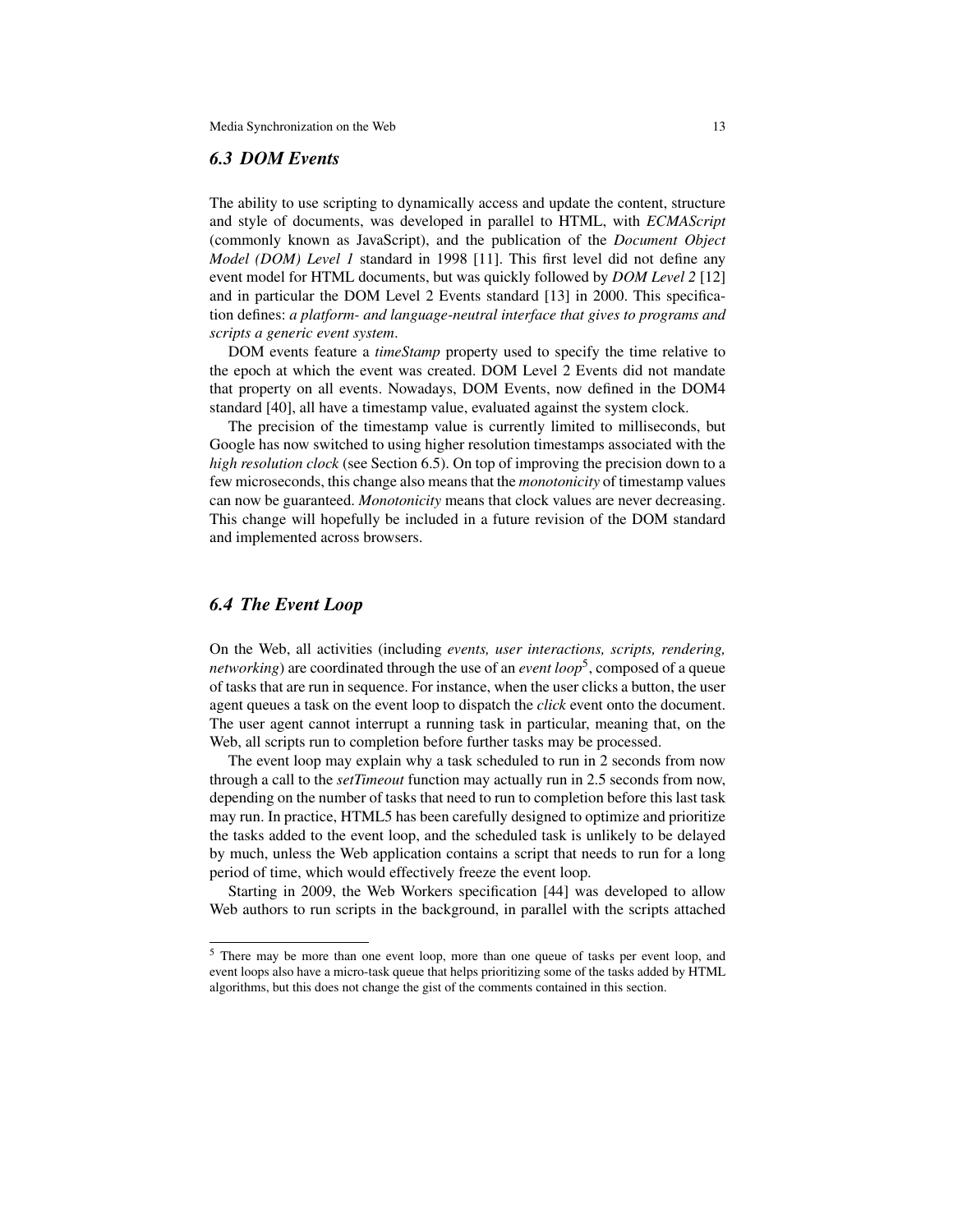to the main document page, and thus without blocking the user interface and the main event loop. Coordination between the main page and its workers uses message passing, which triggers a *message* event on the event loop.

Any synchronization scenario that involves timed data exposed by some script or event logic will de facto be constrained by the event loop. In turn, this probably restricts the maximum level of precision that may be achieved for such scenarios. Roughly speaking, it does not seem possible to achieve less than one millisecond precision on the Web today if the event loop is involved.

# *6.5 High Resolution Time*

In JavaScript, the *Date* class exposes the system clock to Web applications. An instance of this class represents a number of milliseconds since January 1., 1970 UTC. In many cases, this clock is a good enough reference. It has a couple of drawbacks though:

- 1. The system clock is not monotonic and it is subject to adjustments. There is no guarantee that a further reading of the system clock will yield a greater result than a previous one. Most synchronization scenarios need to rely on the monotonicity of the clock.
- 2. Sub-millisecond resolution may be needed in some cases, e.g. to compute the frame rate of a script based animation, or to precisely schedule audio cues at the right point in an animation.

As focus on the Web platform shifted away from documents to applications and as the need to improve and measure performance arose, a need for a better clock for the Web that would not have these restrictions emerged. The High Resolution Time specification [16] defines a new clock, *Performance.now()*, that is both guaranteed to be monotonic and accurate to 5 microseconds, unless the user agent cannot achieve that accuracy due to software or hardware constraints. The specification defines the time origin of the clock, which is basically the time when the *browsing context* (i.e. browser Window, tab or iFrame) is first created. The very recent High Resolution Time Level 2 specification [17] aims to expose a similar clock to background workers, and provide a mechanism to relate times between the browsing context and workers.

It seems useful to point out that the 5 microseconds accuracy was not chosen because of hardware limitations. It was rather triggered by privacy concerns as a way to mitigate so called cache attacks, whereby a malicious Web site uses high resolution timing data to fingerprint a particular user. In particular, this sets a hard limit to precision on the Web, that will likely remain stable over time.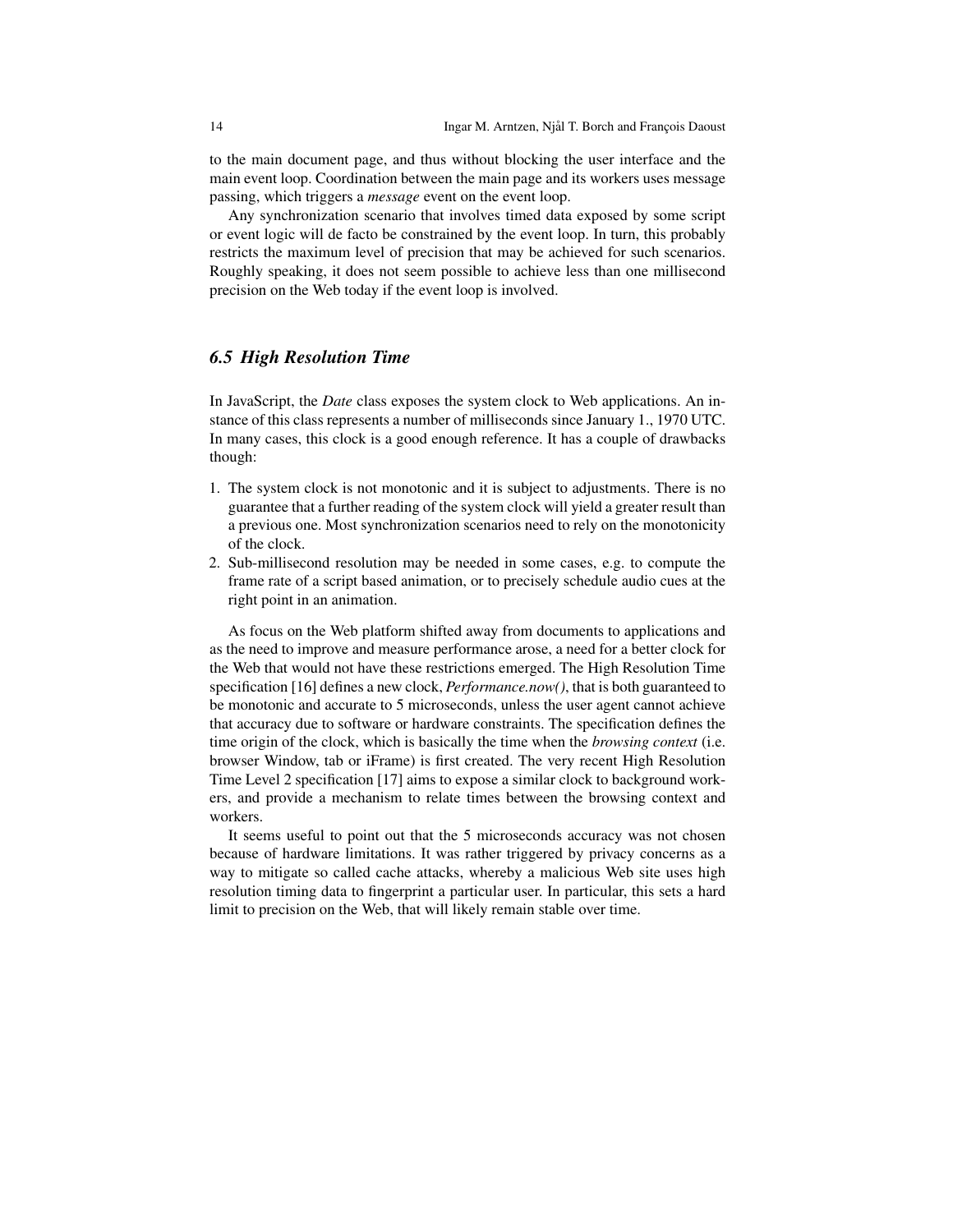#### *6.6 Web Audio API*

At about the same time that people started to work on the High Resolution Time specification, Mozilla and Google pushed for the development of an API for processing and synthesizing audio in Web applications. The Web Audio API draft specification [42] is already available across browsers. It builds upon an audio routing graph paradigm where audio nodes are connected to define the audio rendering.

Sample frames exposed by the Web Audio API have a *currentTime* property that represents the position on the Audio timeline, according to the hardware clock of the underlying sound card. As alluded to in the specification, this clock *may not be synchronized with other clocks in the system*. In particular, there is little chance that this clock be synchronized with the High Resolution Time clock, the global clock of Web Animations, or the media clock of a media element.

The group that develops the Web Audio API at W3C investigated technical solutions to overcome these limitations. The API now exposes the relationship between the audio clock and the high resolution clock, coupled with the latency introduced by the software and hardware, so that Web applications may compute the exact times at which a sound will be heard. This is particularly valuable for cross-device audio scenarios, but also allows audio to be output on multiple sound cards at once on a single device.

#### *6.7 Media Capture*

W3C started to work on the Media Capture and Streams specification [22] in 2011. This specification defines the notions of *MediaStreamTrack*, which *represents media of a single type that originates from one media source* (typically video produced by a local camera) and of *MediaStream*, which is a group of loosely synchronized MediaStreamTracks. The specification also describes an API to generate MediaStreams and make them available for rendering in a media element in HTML5.

The production of a MediaStreamTrack depends on the underlying hardware and software, which may introduce some latency between the time when the data is detected to the time when it is made available to the Web application. The specification requires user agents to expose the target latency for each track.

The playback of a MediaStream is subject to the same considerations as those raised above when discussing media support in HTML5. The media clock is implementation-dependent in particular. Moreover, a MediaStream is a *live* element and is not seekable. The *currentTime* and *playbackRate* properties of the media element that renders a MediaStream are *read-only* (i.e. media controls do not apply), and thus cannot be adjusted for synchronization<sup>6</sup>.

<sup>&</sup>lt;sup>6</sup> In the future, it may be possible to re-create a seekable stream out of a MediaStream, thanks to the *MediaRecorder* interface defined in the MediaStream Recording specification [25]. This specification is not yet stable when this book is written.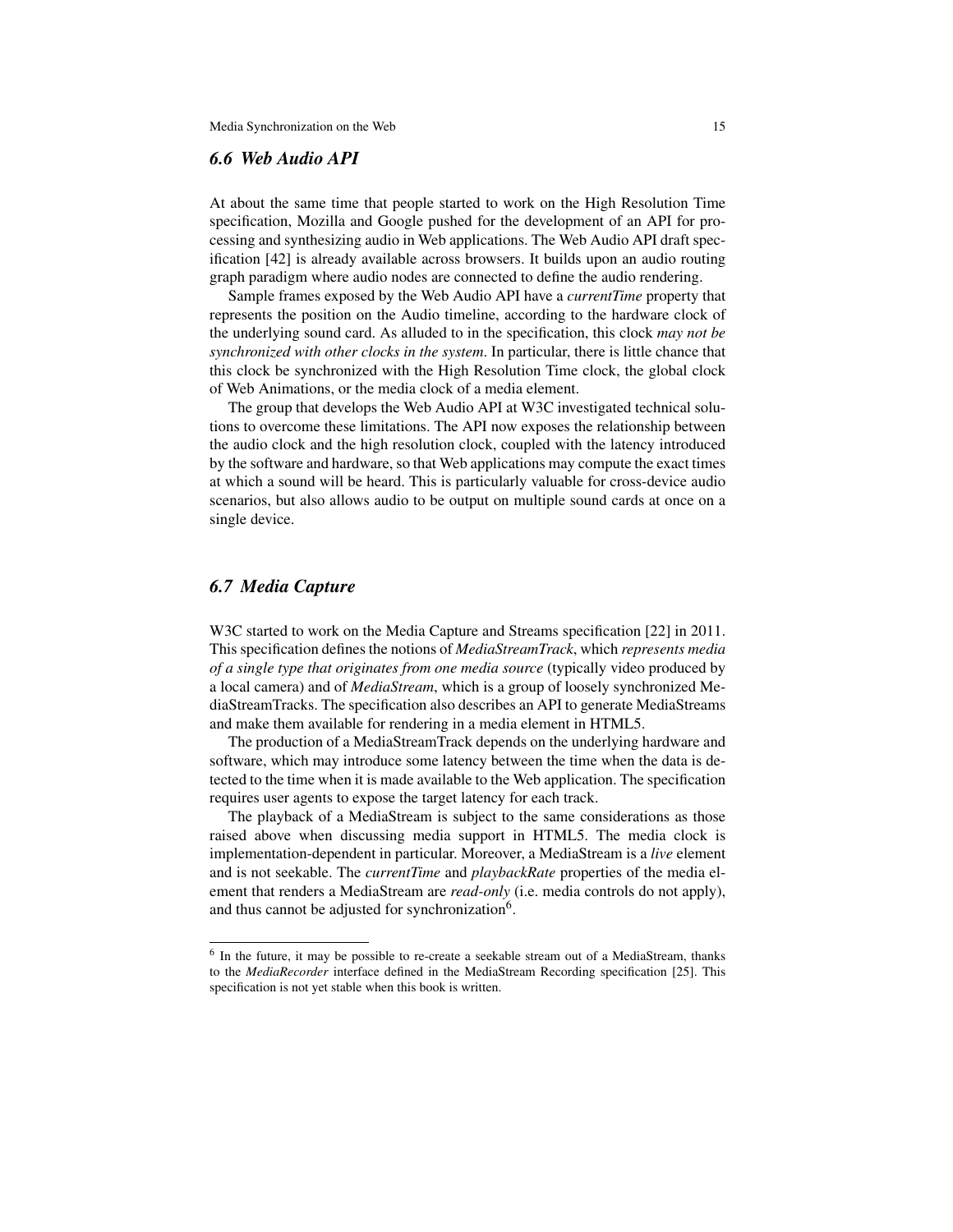# *6.8 WebRTC*

Work on *Web Real-Time Communication (WebRTC)* and its first specification, the WebRTC 1.0: Real-time Communication Between Browsers specification [46], started at the same time as the work on media capture, in 2011. As the name suggests, the specification allows media and data to be sent to and received from another browser. There is no fixed timing defined, and the goal is to minimize latency. How this is achieved in practice is up to the underlying protocols, which have been designed to reduce latency and allow peer-to-peer communications between devices.

The WebRTC API builds on top of the Media Capture and Streams specification and allows the exchange of MediaStreams. On top of the synchronization restrictions noted above, a remote peer does not have any way to relate the media timeline of the MediaStream it receives with the clock of the local peer that sent it. The WebRTC API does not expose synchronization primitives. This is up to Web applications, which may for instance exchange synchronization parameters over a peerto-peer data channel. Also, the MediaStreamTracks that compose a MediaStream are essentially treated independently and re-aligned for rendering on the remote peer, when possible. In case of transmission errors or delays, loss of synchronization, e.g. between audio and video tracks, is often preferred in WebRTC scenarios to avoid accumulation of delays and glitches.

# *6.9 Summary*

While the High Resolution Time clock is a step in the right direction, the adoption is still incomplete. As of early 2017, given an arbitrary set of timed data composed of audio/video content, animations, synthesized audio, events, and more there are several issues Web developers need to face to synchronize the presentation:

- 1. Clocks used by media components or media subsystems may be different and may not follow the system clock. This is typically the case for media elements in HTML5 and for the Web Audio API.
- 2. The clock used by a media component or a media subsystem may not be monotonic or sufficiently precise.
- 3. Additionally, specifications may leave some leeway to implementers on the accuracy of timed operations, leading to notable differences in behavior across browsers.
- 4. Operations may introduce latencies that cannot easily be accounted for. This includes running Web Animations, playing/resuming/capturing media, or scheduling events on the event loop.
- 5. Standards may require browsers to pause for buffering, as typically happens for media playback in HTML5. This behavior does not play well with the orchestration of video with other types of timed data that do not pause for buffering.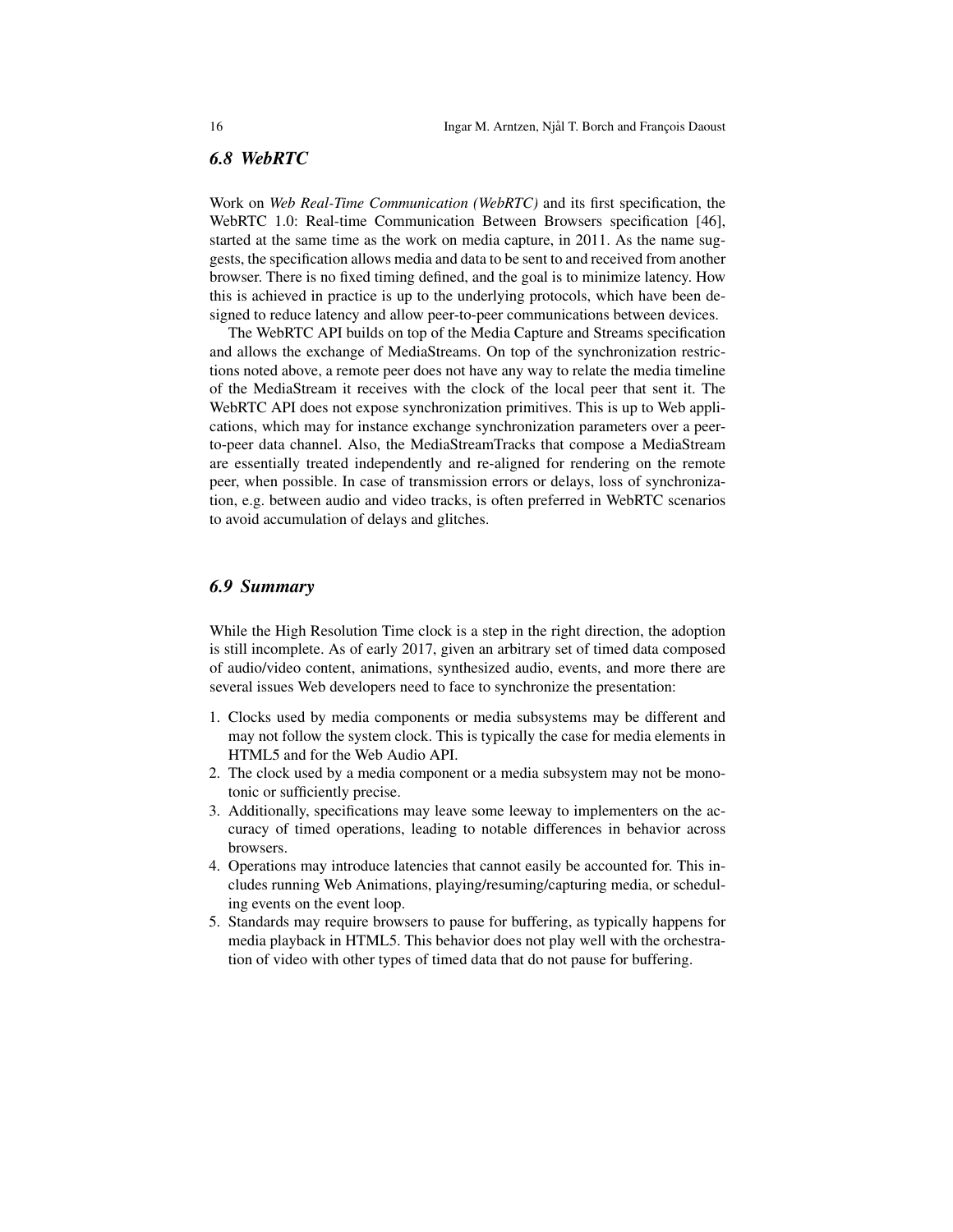- 6. The ability to relate clocks is often lost during the transmission of timestamps from one place to another, either because different time origins are used, as happens between an application and its workers, or because the latency of the transmission is not accounted for, e.g. between WebRTC peers. At best, applications developers need to use an out-of-band mechanism to convert timestamps and account for the transport latency.
- 7. When they exist, controls exposed to harness media components may not be sufficiently fine-grained. For example, the *playbackRate* property of media elements in HTML5 was not designed for precise adjustments, and setting the start time of a Web animation to a specific time value may result in a significant jump between the first and second frames of the animation.

Small improvements to Web technologies should resolve some of these issues, and discussions are underway in relevant standardization groups at W3C when this book is written. For example, timestamps in DOM Events may switch to using the same *Performance.now()* clock. This is all good news for media synchronization, although it may still take time before the situation improves.

We believe that a shift of paradigm is also needed. The Web is all about modularity, composition and interoperability. Temporal aspects have remained an internal issue specific to each technology until now. In the rest of this chapter, a programming model is presented to work around the restrictions mentioned above, allowing media to be precisely orchestrated on the Web, even across devices.

# 7 Motion

Motion is a simple concept representing playback state (media clock), as well as functions for accessing and manipulating this state (media controls). As such, similar constructs are found in most multimedia frameworks.



Fig. 4 Motion: point moving along an axis. The current position is marked with a red circle (dashed), and forward velocity of 3 units per second is indicated by the red arrow (dashed).

As illustrated in Fig. 4, motion represents movement (in real-time) of a point, along an axis (timeline). At any moment the point has well defined position, velocity and acceleration<sup>7</sup>. Velocity and acceleration describe continuous movements. Velocity is defined as position-change per second, whereas acceleration is defined

<sup>7</sup> Some animation frameworks support acceleration. Acceleration broadens the utility of motions, yet will likely be ignored in common use cases in classical media (see Section 7.2).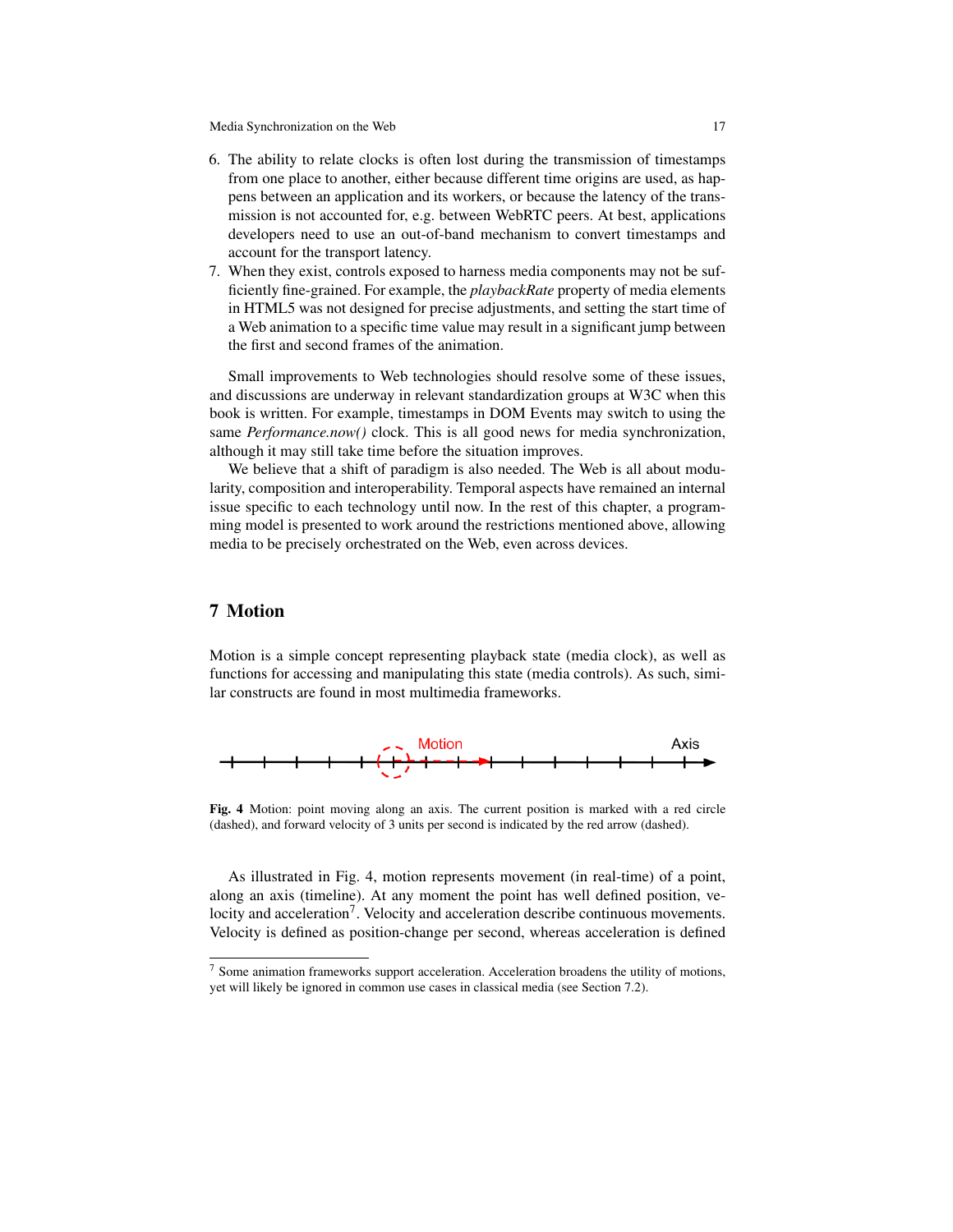as position- change per second squared. Discrete jumps on the timeline are also supported, simply by modifying the position of the motion. A discrete jump from position A to C implies that the transition took no time, and that no position B (between A and C) was visited. Not moving (i.e. zero velocity and acceleration) is a special case of movement.

Internal State. Motion is defined by an internal clock and a vector (position, velocity, acceleration, timestamp). The vector describes the initial state of the current movement, timestamped relative to the internal clock. This way, future states of the motion may be calculated precisely from the initial vector and elapsed time. Furthermore, application programmers may control the motion simply by supplying a new initial vector. The motion concept was first published under the name Media State Vector (MSV) [6].

# *7.1 Timing object API*

Timing objects provide access to motions. Timing objects may be constructed with a URL to an online motion. If the URL is omitted, it will represent a local motion instead.

```
var URL = "...";
var timingObject = new TimingObject(URL);
```
Listing 1 Constructing a timing object.

The *Timing object API* defines two operations, *query* and *update*, and emits a *change* event as well as a periodic *timeupdate* event.

query(): The query operation returns a vector representing the current state of the motion. This vector includes position, velocity and acceleration, as well as a timestamp. For instance, if a query returns position 4.0 and velocity 1.0 and no acceleration, a new query one second later will return position 5.0.

```
var v = timingObject.query();
console.log("pos:" + v.position);
console.log("vel:" + v.velocity);
console.log("acc:" + v.acceleration);
```
Listing 2 Querying the timing object to get a snapshot vector.

update(vector): The update operation accepts a vector parameter specifying new values for position, velocity and acceleration. This initiates a new movement for the motion. For instance, omitting position implies that the current position will be used. So, an update with velocity 0 pauses the motion at the current position.

```
// play, resume
timingObject.update({ velocity: 1.0 });
// pause
timingObject.update({ velocity: 0.0 });
```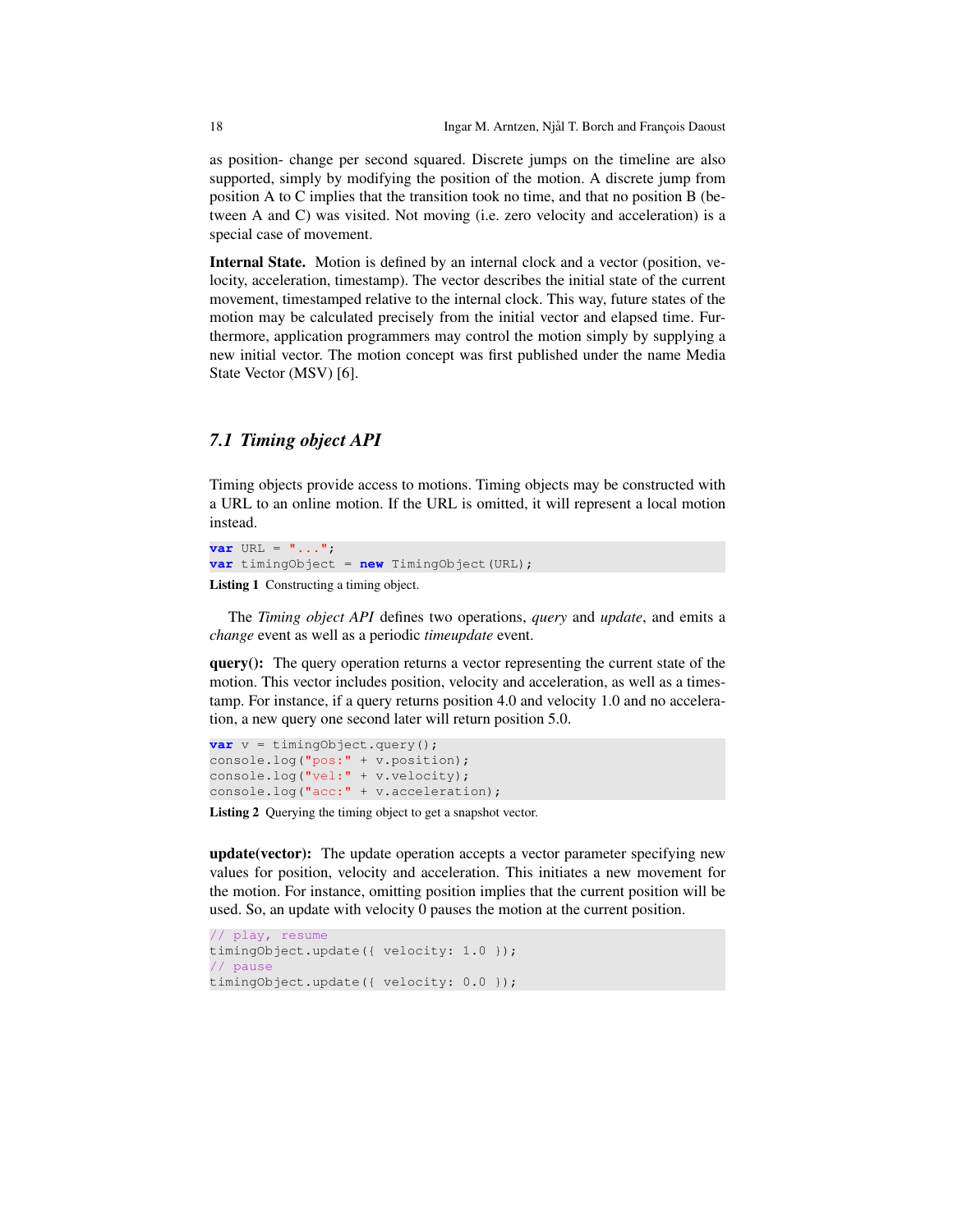```
// jump and play from 10
timingObject.update({ position: 10.0, velocity: 1.0});
// jump to position 10, keeping the current velocity
timingObject.update({ position: 10.0 });
```
Listing 3 Updating the timing object.

timeupdate event: For compatibility with existing HTML5 media elements and an easy way to update graphical elements, a *timeupdate* evens is emitted periodically.

change event: Whenever a motion is updated, event listeners on the timing object (i.e. media components) will immediately be invoked. Note that the *change* event is not emitted periodically like the *timeupdate* event of HTML5 media elements. The change event signifies the start of a new movement, not the continuation of a movement.

```
timingObject.on("change", function (e) {
 var v = motion.query();
 if (v.velocity === 0.0 && v.acceleration === 0.0) {
   console.log("I'm not moving!");
  } else {
    console.log("I'm moving!");
  }
});
```
#### Listing 4 Monitoring changes to the motion through the change event.

#### *7.2 Programming with motions*

Using motions: Motions are resources used by Web applications, and the developer may define as many as required. What purposes they serve in the application is up to the programmer. If the motion should represent media offset in milliseconds, just set the velocity to 1000 (advances the position of the motion by 1000 milliseconds per second). Or, for certain musical applications it may be practical to let the motion represent beats per second.

Timing converters: A common challenge in media synchronization is that different sources of media content may reference different timelines. For instance, one media stream may have a logical timeline starting with 0, whereas another is timestamped with epoch values. If the relation between these timelines is known (i.e. *relative skew*), it may be practical to create a skewed timing object for one of the media components, connected to the motion. This is supported by *timing converters*. Multiple timing converters may be connected to a motion, each implementing different transformations such as scaling and looping. Timing converters may also be chained. Timing converters implement the *timing object API*, so media components can not distinguish between a timing object and a timing converter. A number of timing converters are implemented in the Timingsrc programming model [3].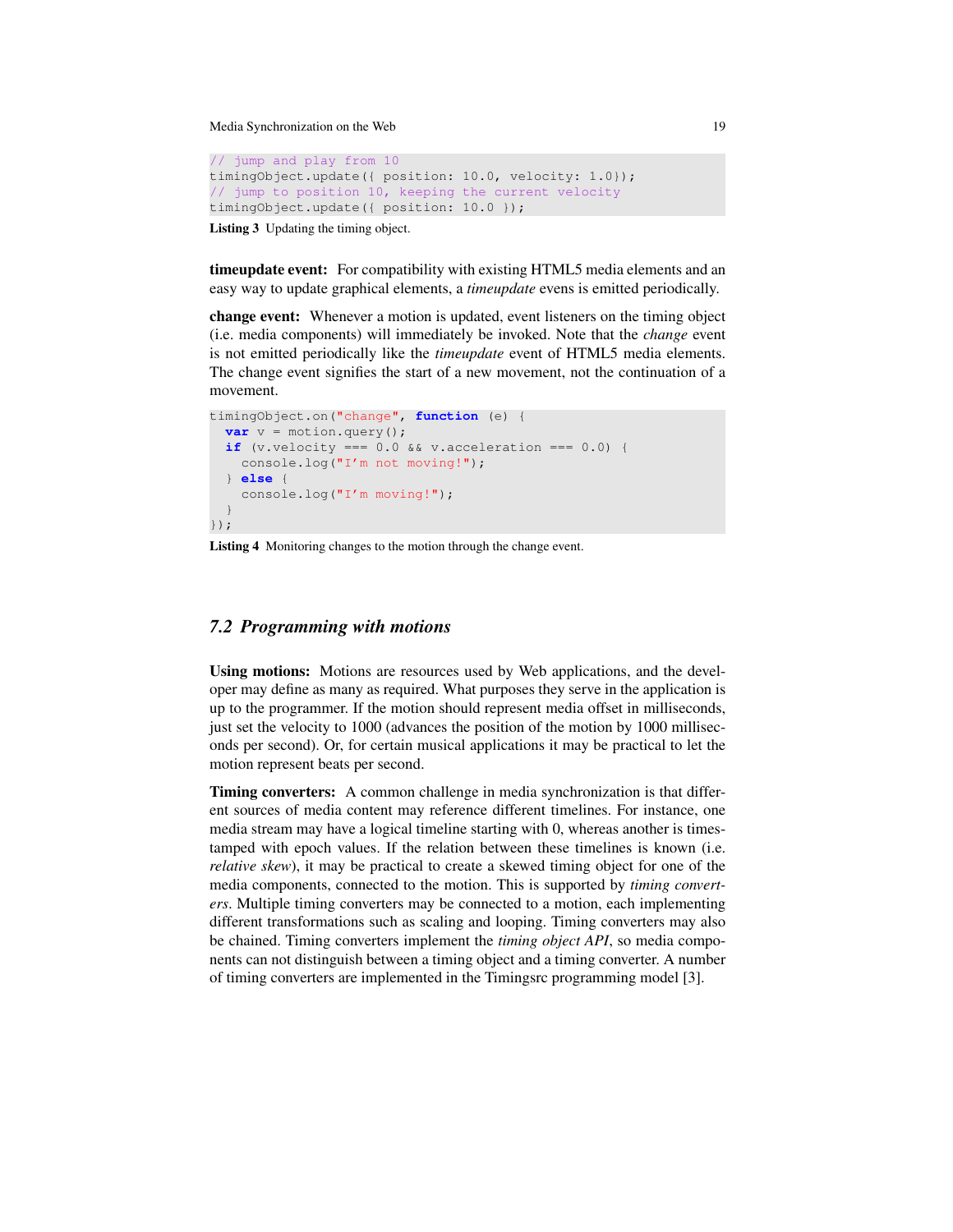Flexibility: The mathematical nature of the motion concept makes it flexible, yet for a particular media component some of this flexibility may be unnecessary, or even unwanted. For instance, the HTML5 media player will typically not be able to operate well with negative velocities, very high velocities, or with acceleration. Fortunately, it does not have to. Instead, the media player may define alternative modes of operation as long as the motion is in an unsupported state. It could show a still image every second for high velocity, or simply stop operation altogether (e.g. black screen with relevant message). Later, when motion re-enters a supported state, normal operation may be resumed for the media player.

# *7.3 Online Motion*

The timing object API is particularly designed to mediate access to online motions, as illustrated by Fig. 5. *Update* operations are forwarded to the online motion, and will not take effect until notification is received from the online motion. After this, a *change event* will be emitted by the timing object. In contrast, *query* is a local (and cheap) operation. This ensures that media components may sample the motion frequently if needed. So, through the Timing Object API, online motions are made available to Web developers as local objects. Only the latency of the update operation should be evidence of a distributed nature.



Fig. 5 (Fig. 2 repeated for convenience.) Timing objects (red unfilled circles) mediate access to online motion. Timing objects may be shared by independent media components within the same browsing context.

To support this abstraction, precise, distributed *motion synchronization* is required. In particular, the internal *clock* of the motion must be precisely synchronized with the clock at the online motion server. Synchronized system clocks (e.g. *Network Time Protocol (NTP)* [27] or *Precision Time Protocol (PTP)* [14]) is generally not a valid assumption in the Web domain. As a consequence, an alternative method of estimating a shared clock needs to be used, for example by sampling an online clock directly. In addition, low latency is important for user experiences.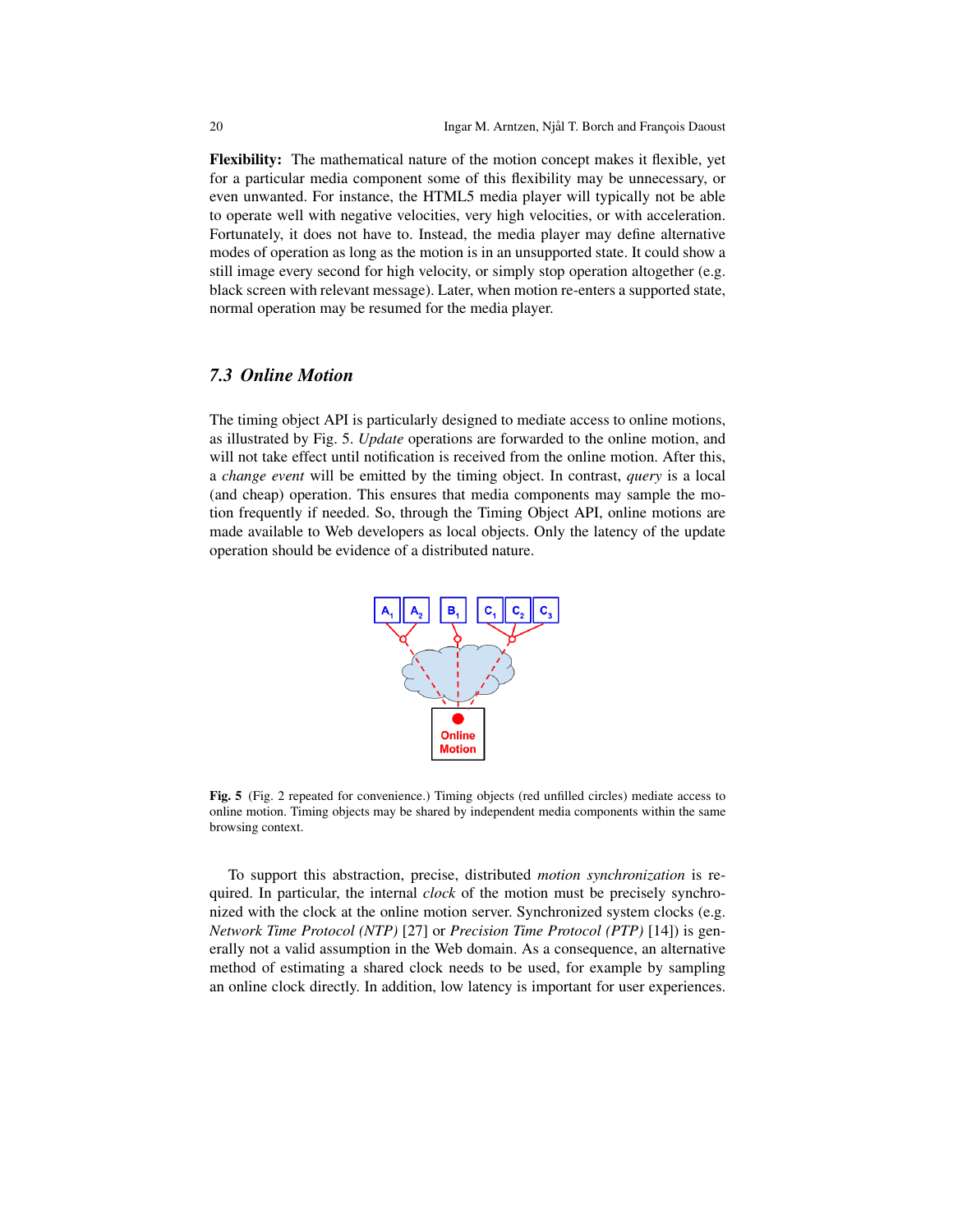Web agents should be able to join synchronization quickly on page load or after page reload. To achieve this, joining agents must quickly obtain the current vector and the synchronized clock. For some applications the user experience might also benefit from motion updates being disseminated quickly to all agents. Web agents should also be able to join and leave synchronization at any time, or fail, without affecting the synchronization of other agents. Motion synchronization is discussed in more detail in [6].

*InMotion* is a hosting service for online motions, built by the Motion Corporation [28]. A dedicated online service supporting online motions is likely key to achieving non-functional goals, such as high availability, reliability and scalability. Evaluation of motion synchronization is presented in Section 9.

Finally, the timing object API emphasizes an attractive programming model for multi-device media applications. In particular, by making online motions available under the same API as local motions (see Section 7.1), media components may be used in single-page as well as multi-device media experiences, without modification. Also, by hiding the complexity of distributed motion synchronization, application developers may focus on building great media components using the timing object API. As such, the timing object API provides much needed separation of concern in multi-device media.

#### *7.4 Synchronizing Audio and Video*

On the Web, playback of audio and video is supported by HTML5 media elements [20]. Synchronizing media elements relative to a timing object means that the *currentTime* property (i.e. media offset) must be kept equal to the position of the timing object at all times, at least to a good approximation. The basic approach is to monitor the media element continuously, and try to rectify whenever the synchronization error grows beyond a certain threshold. For larger errors *seekTo* is used. This is typically the case on *page load*, or after timing object *change* events. Smaller errors are rectified gradually by manipulating playbackrate. *SeekTo* is quite disruptive to the user experience, so support for variable playbackrate is currently required for high quality synchronization.

*MediaSync* is a JavaScript library allowing HTML5 media elements to be synchronized by timing objects. The MediaSync library targets usage across the most common Web browsers, so it is not optimized for any particular scenario. Though synchronization of HTML5 media is simple in theory, it involves a few practical challenges, as indicated in Section 6.1. First, *currentTime* is only a coarse representation of the media offset, and it fluctuates considerably when compared to the system clock. The MediaSync library solves this by collecting a backlog of samples, from which a value of currentTime can be estimated. Building up this backlog requires some samples, so it may take more than a second for estimates to stabilize. Another issue relates to unpredictable time-consumption in media control operations. In particular, seekTo $(X)$  will change currentTime to X, but it will require a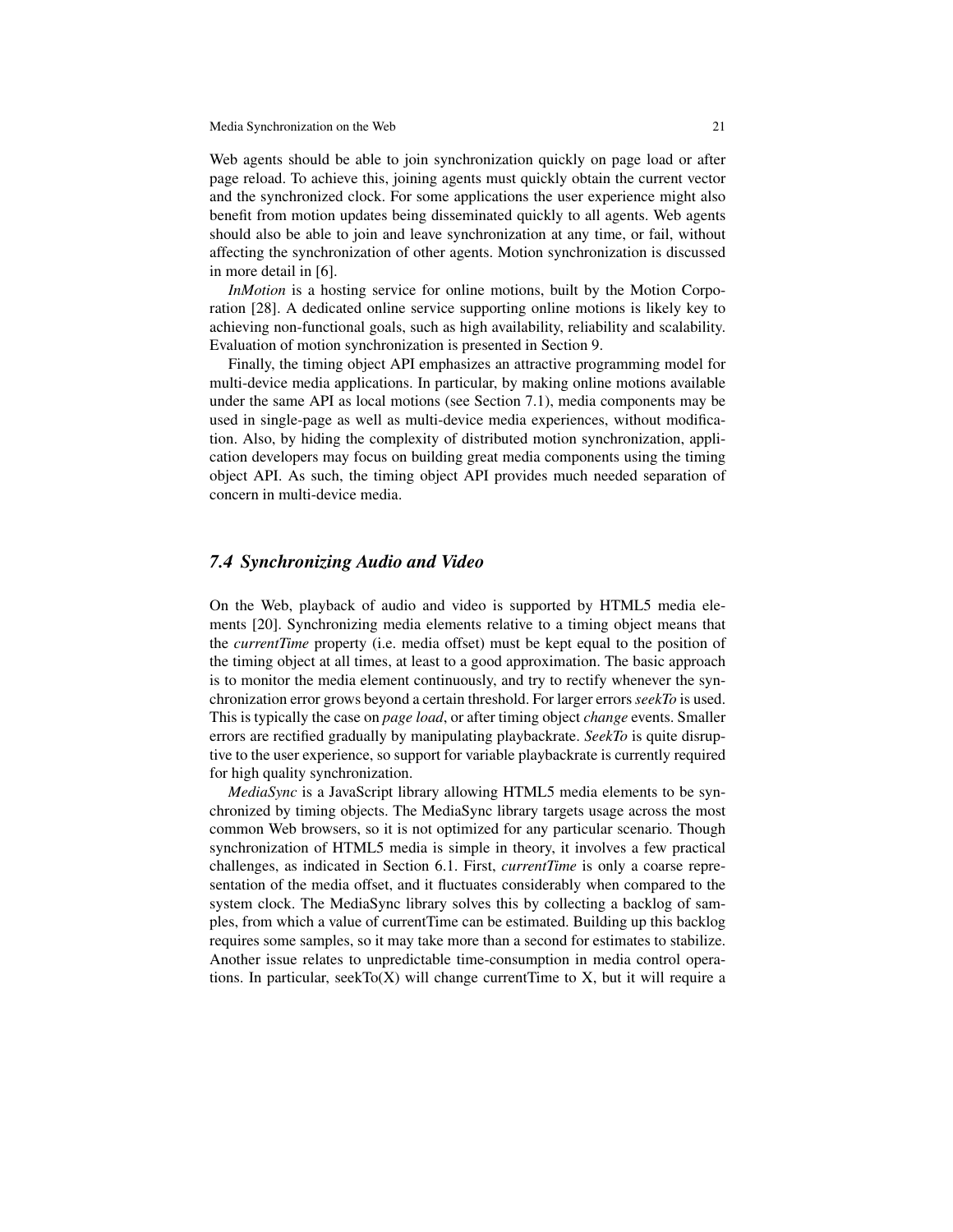non-negligible amount of time to do so. In the context of synchronization, it aims for a fixed target when it should be aiming for a moving target. The MediaSync library compensates for this by overshooting the target. Furthermore, in order to overshoot by the correct amount, the algorithm collects statistics from every seekTo operation. Surprisingly perhaps, this strategy works reasonably well. Evaluation for the MediaSync library is presented in Section 9.

# *7.5 Synchronizing timed data*

Synchronization of timed data using timing objects is an important challenge. Timed data such as subtitles, tracks, scripts, logs or time series typically include items tied to *points* or *intervals* on the timeline. Synchronization then involves activating and deactivating such items at the correct time, in reference to a timing object. To simplify programming of media components based on timed data, a generic *Sequencer* is defined (Fig. 6). The sequencer is similar to the HTML5 track element [38], but is directed by the timing object instead of a HTML5 media element [20]. Web developers register cues associated with intervals on the timeline, and receive event upcalls whenever a cue is activated or deactivated. The sequencer fully supports the timing object, including skipping, reverse playback and acceleration. It may be used for any data type and supports dynamic changes to cues during playback.



Fig. 6 Sequencing five data sources of timed data, with items tied to intervals on the timeline. Motion along the same timeline defines which items are active (vertical dotted line), and precisely when items will be activated or deactivated.

The sequencer is implemented as a JavaScript library and made available as part of the open-source *Timingsrc* [3] programming model (see Section 10). In the interest of precisely synchronized activation and deactivation and low CPU consumption, the sequencer implementation is not based on frequent polling. Instead, the deterministic nature of the timing object allows events to be calculated and scheduled using *setTimeout*, the timeout mechanism available in Web browsers. Though this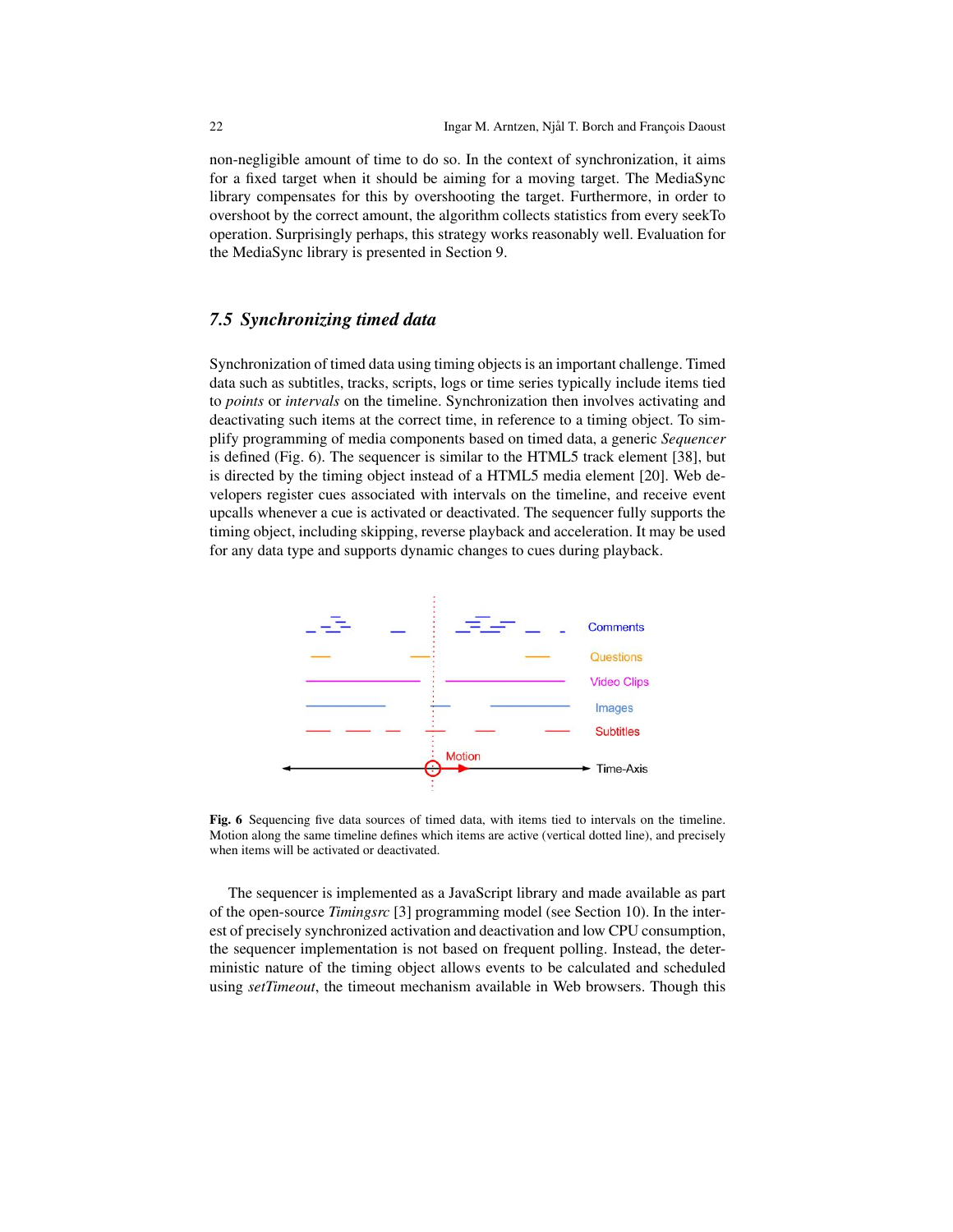mechanism is not optimized for precision, Web browsers may be precise down to a few milliseconds. The sequencer is presented in further detail in [4].

### 8 Flexibility and Extensibility

Modern multimedia increasingly demands high flexibility and extensibility. This is driven by a number of strong trends: device proliferation, new sensors, new data types (e.g. sensor data, 3D, 360 degree video), multiple data sources, live data, personalization, interactivity, responsiveness and multi-device support. On top of all this there are also rising expectations to UI design, integration with social networks, and more.

In an attempt to meet such demands, new features have been added to media frameworks allowing programmers to customize the media player to a larger extent. For example, the Flash [1] framework has grown increasingly feature-rich over time, even having partially overlapping features with the Web platform itself. Media Source Extensions (MSE) [24] in HTML5 provide a way to manipulate the video stream client-side. It is also common for media players to expose events and timed cues, allowing custom functionality to be implemented in application code. The text track system of HTML5 is an example of this. MPEG-4 [30] adds support for synchronization and composition of multiple media streams, including timed data such as graphical objects (2D and 3D). In particular, the MPEG-4 Systems part [31] defines an architecture for media clients (terminals) integrating a variety of media formats, delivery methods, interactivity and rendering.

In short, the need for extensibility has driven a development towards standardization of new data formats and features, leading media players to become increasingly sophisticated, yet also more complicated and heavyweight. We call this the *big player* approach to flexibility and extensibility in multimedia.

#### *8.1 Multiple small players*

The motion model presents an attractive alternative to the big player approach. The key idea is that a big player may be replaced by multiple smaller players, with precisely synchronized playback. As illustrated in Fig. 7, the flexibility of the motion model allows a variety of specialized media components to be coupled together, forming custom and complex media experiences from simpler parts. We use the term Composite Media [2] for media experiences built in this way.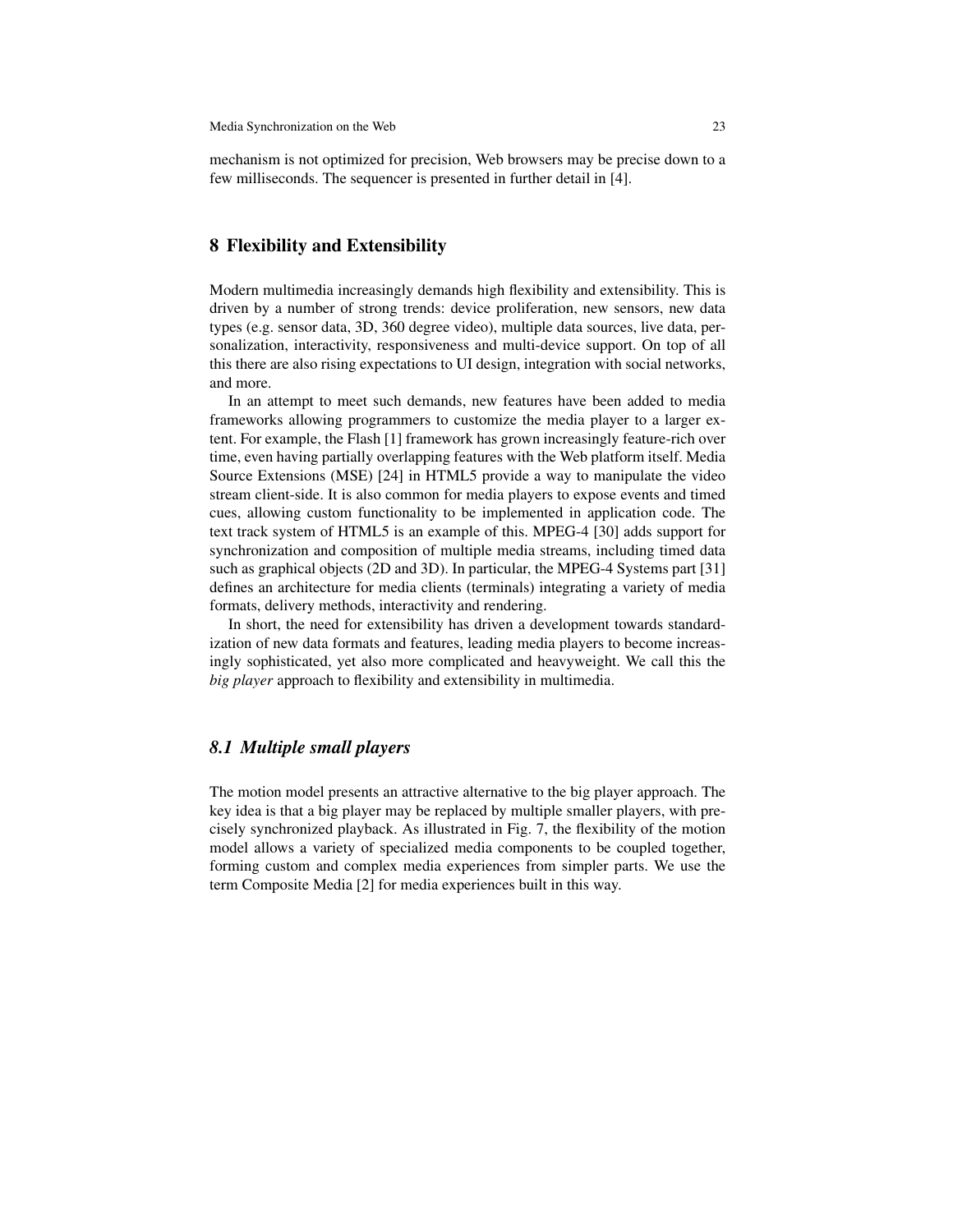

Fig. 7 A single media experience made from multiple media components (blue), possibly distributed across multiple devices. Each media component is connected to motion (red) and a source of timed data (black). There are different types of timed data: an AV container, a subtitle track, photos, comments and two extra audio tracks. The motion defines the timeline for the presentation, and timed data is mapped to this timeline by each media component. Since all the media components are connected to the same motion, they will operate in precise synchrony. One particular media component (bottom media element) provides interactive controls for the presentation, and connects only with motion.

# *8.2 Dedicated media components*

The motion model typically encourages a pattern where each media component is dedicated to solving a small and well defined challenge: Given timed data and a motion, the media component must generate the correct presentation at all times. Such custom media components are implemented in application code, and an appropriate delivery method may be selected for the particular media type and the task at hand. This way, application specific data formats may be integrated into a presentation, as well as standardized formats. Importantly, timed data sources may be dynamic and live, implying that presentations may interact directly with live backend systems and update their presentations during playback.

Media components may also be dedicated with respect to UI. For instance, a single media component may implement interactive controls for the motion, thereby relieving other media components from this added complexity. This encourages a pattern where media components are designed for specific roles in an application, e.g. controllers, viewers and editors, and combined to form the full functionality.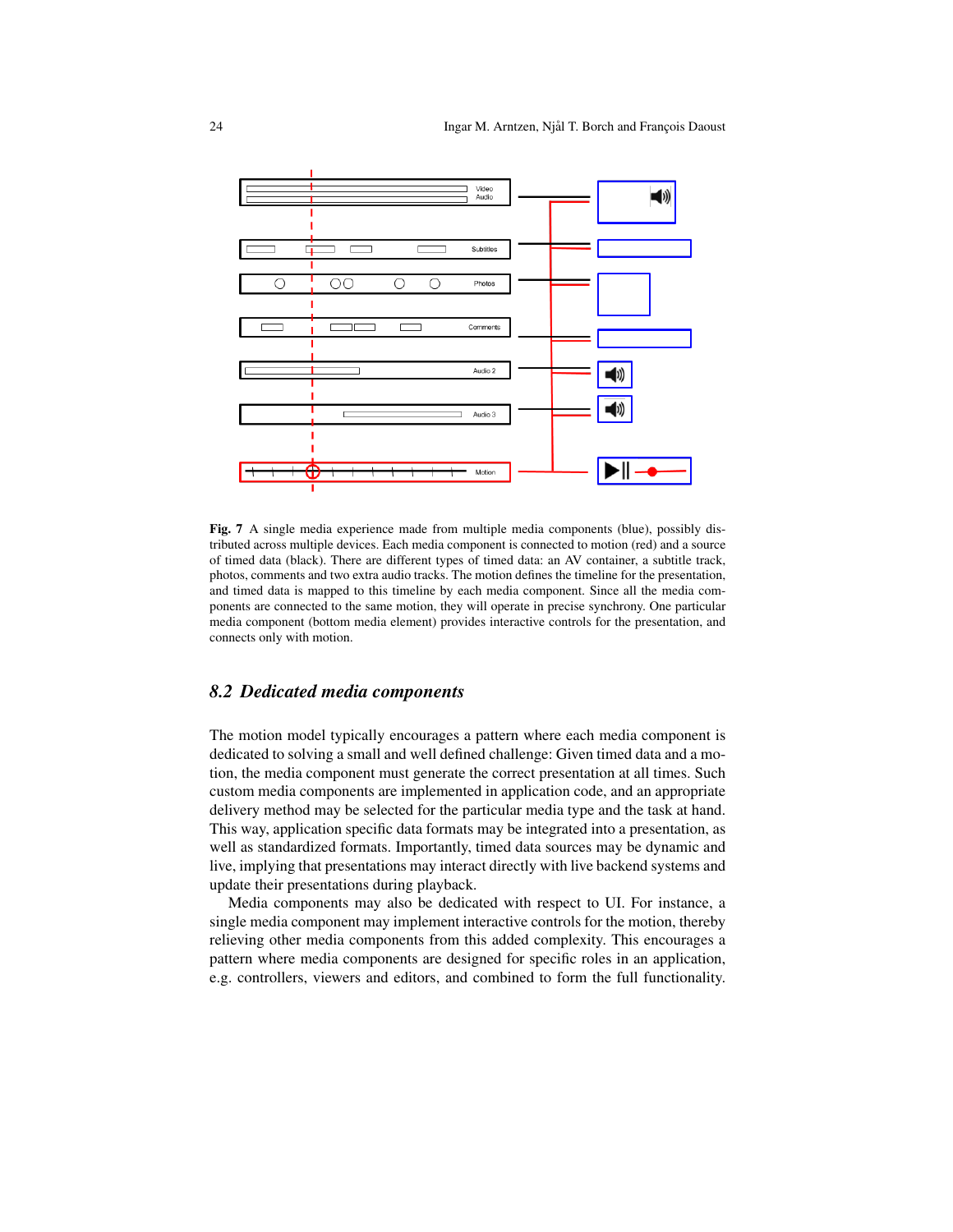Of course, the fact that these media components are independent may be hidden for end users with appropriate layout and styling, giving the impression of a tightly integrated product. In any case, dedicated media components may be reusable across different views, applications, devices or data sets, as long as APIs to data model and motions remain unchanged.

# *8.3 Flexible coupling*

The motion model allows modularity and flexibility by loose coupling of media components. In fact, media components may be coupled only indirectly through shared motions and shared data sources. This ensures that media components can be added or removed dynamically during playback, or even fail, without disrupting the rest of the presentation. This flexibility is also valuable in development, as media components may be coded and tested in isolation or with other components. New components may always be added without introducing any additional increase in complexity, naturally supporting an incremental development process. Also, the model does not impose restrictions on how motions and timed data sources are connected with media components. A single data source may be shared between multiple media components, or conversely, a single media component may use multiple data sources. The same flexibility goes for motions. There might be multiple aspects of timing and control in an application, requiring multiple motions to be shared between media components.

# *8.4 Client-side Synthesis*

Client-side synthesis is core design principle of the Web platform, and central to key properties such as flexibility, extensibility, reusability and scalability. This principle may now be fully exploited in the context of timed media applications. With the motion model, timed media experiences may be synthesised in real time within the browsing context (client-side), by independent media components working directly on live data sources and motions.

Interestingly, client-side synthesis is not the established approach to linear media, not even in the Web context. With media frameworks such as Flash [1] or MPEG-4 [30], media is typically assembled in a media file or a media container, before being downloaded or streamed to a client-side media player. Essentially, this is server-side synthesis (and client-side playback). While server-side synthesis may have certain advantages (e.g. robustness and simplicity), the disadvantages are also evident. By assembling data within media files and container formats, data is decoupled from its source and effectively flattened into an immutable copy. Introduction of new media types may also be inconvenient, as this must be addressed through standardization of new media and container formats, and support must be implemented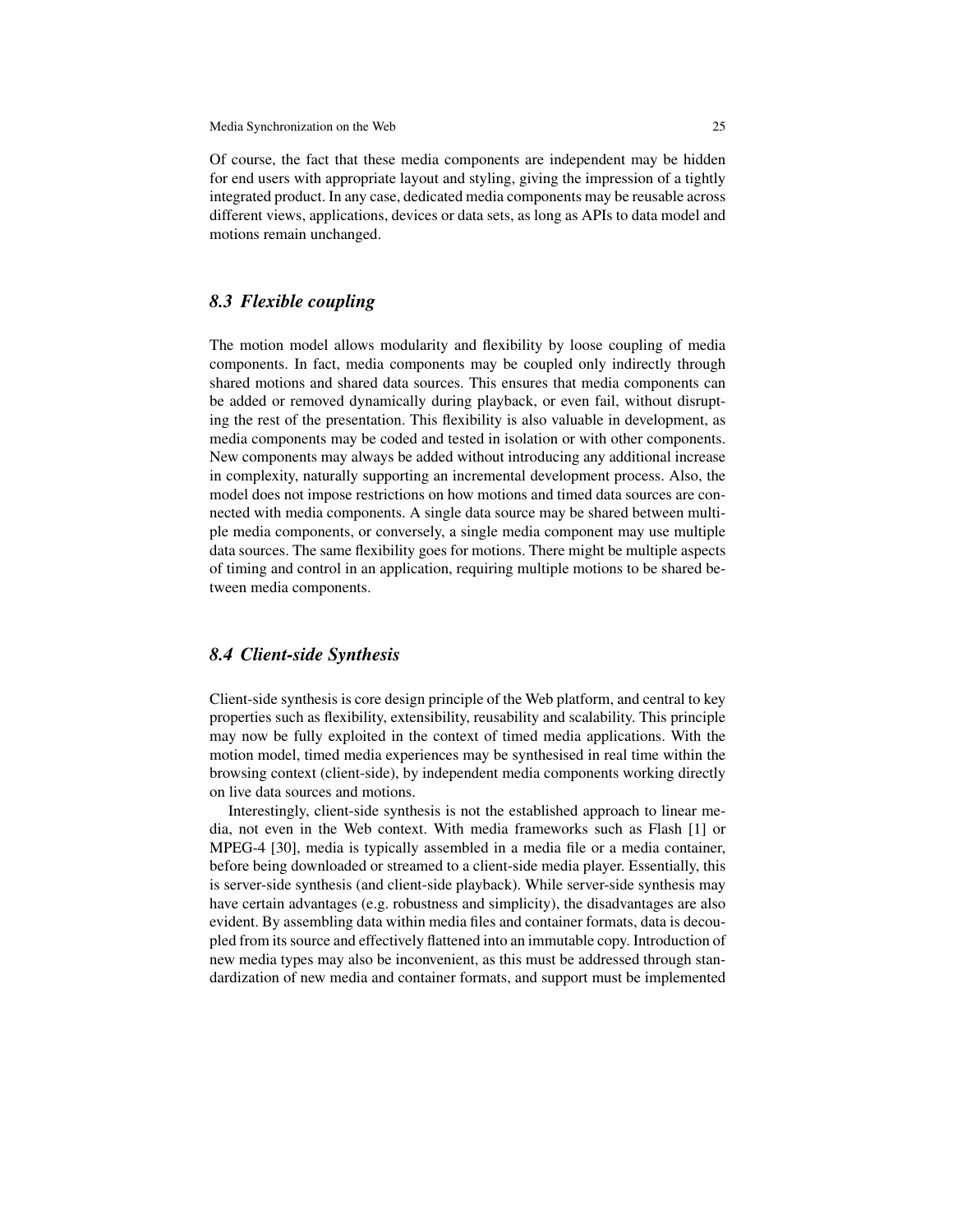by media players. This may be a time-consuming process. That said, server-side synthesis may still be an appropriate choice for a wide range of media products.

Importantly though, in the motion model the choice between client-side synthesis and server-side synthesis is left to application programmers. Established containerbased media frameworks are still usable, provided only that the framework can be integrated and controlled by external motion. Ideally, this integration should be performed internally by the framework. If this is done, frameworks can easily be used in conjunction with native media elements, other frameworks or components that support external motion. If not, integration may also be done externally, subject to the limitations of the framework API. In any case, the motion model relieves media frameworks from the challenge of doing everything, and highlights their value as dedicated, reusable components.

### 9 Evaluation

The evaluation is concerned with feasibility of the motion model and simplicity for Web developers.

#### *9.1 Motion Synchronization*

We have used motion synchronization for a wide range of technical demonstration since 2010. An early evaluation of the research prototype is discussed in the paper titled *The Media State Vector* [6]. Though the interpretations of the experiments are conservative, early findings indicated that motion synchronization could provide frame rate levels of accuracy (33 milliseconds). A few years later, a production ready service called *InMotion* was built by spin off company Motion Corporation [28]. With the introduction of WebSockets [43], results improved significantly. Synchronization errors are in the order of a few milliseconds on all major browsers and most operating systems (including Android). Typically we observe 0-1 millisecond errors for desktop browsers, compared to a system clock synchronized by NTP. The *InMotion* service has also been running continuously for years, supporting a wide range of technical demonstrations, at any time, at any place, and across a wide range of devices. As such, the value of a production grade online service is also confirmed.

Furthermore, the precision of motion synchronization degrades well with poor network conditions. For instance, experiments with video synchronization in *EDGE* connectivity (*Enhanced Data rates for GSM Evolution*) has not been visibly worse, except for longer update latency. In this instance, video data were fetched from local files. Conferences are also notorious hotspots for bad connectivity. In these circumstances, availability of media data consistently fails before synchronization.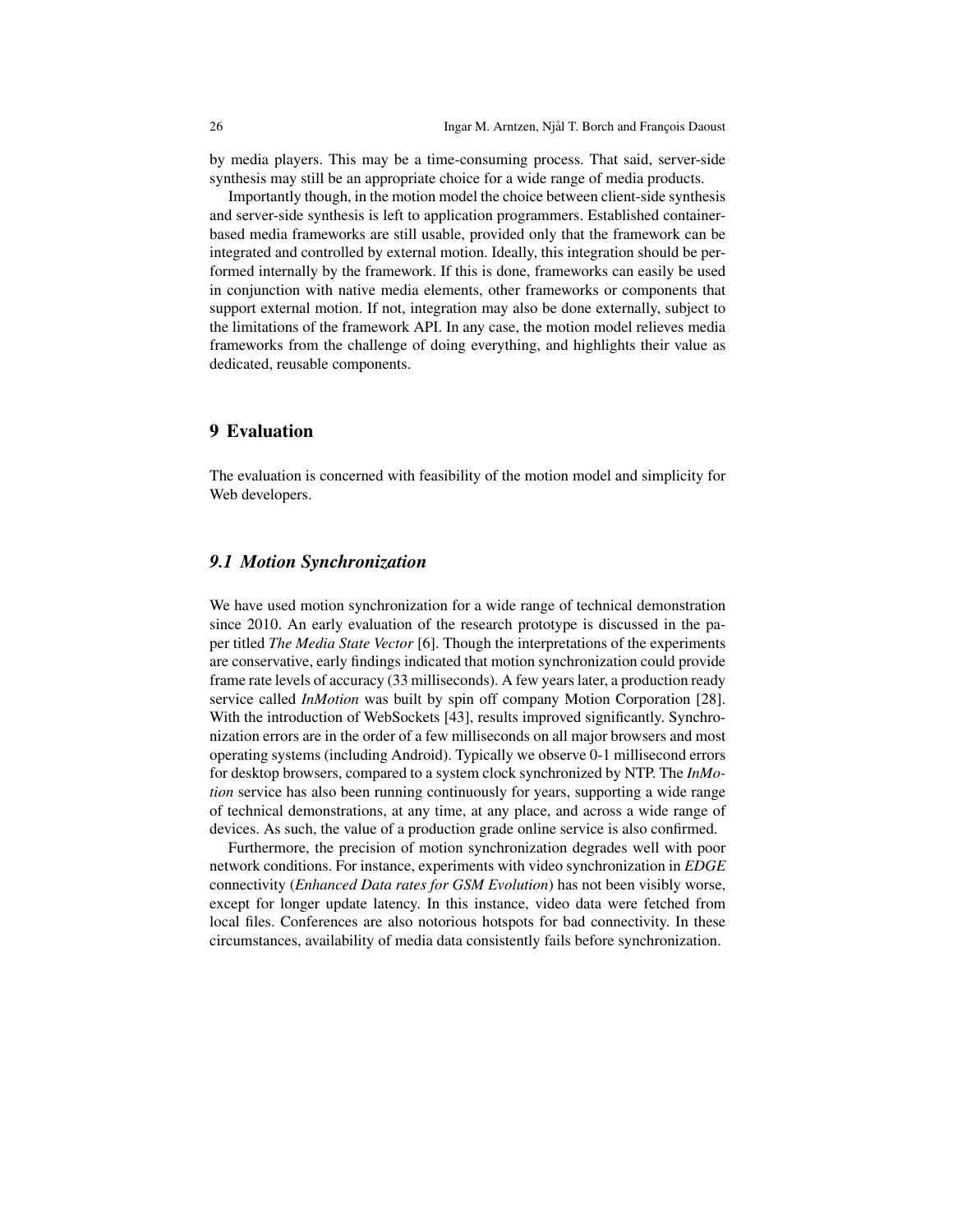#### *9.2 Synchronization of HTML5 media elements*

Two technical reports [8, 9] document the abilities and limitations of HTML5 media elements with respect to media synchronization, as well the quality of synchronization achieved by the *MediaSync* library (Fig. 8). Synchronization errors of about 7 milliseconds is reported for both audio and video, on desktops, laptops and highend smartphones. This corresponds to echoless audio playback. Smartphones and embedded devices such as *ChromeCast* can be expected to provide frame accurate synchronization.

These results have been consistently confirmed by day to day usage over several years. The user experience of multi-device video synchronization is also very good, to the point that errors are hardly visible, as demonstrated by this video [10]. Echoless synchronization with the MediaSync library may also produce various audio effects, like failing to hear one audio source, until volume levels are changed and only the other audio source can be heard. Since these effects are also achieved across browser types and architectures, this is a strong indication that external timing is feasible and already at a useful level.

Synchronization has also been maintained for hours and days at end, without accumulated errors. Loading speeds are also acceptable. Even though the MediaSync library requires about 3 seconds to reach echoless, the experience is perceived as acceptable much before this. A variety of video demonstrations have been published at the Multi-device Timing Community Group Website [32].



Fig. 8 The figure illustrates an experiment with video (mp4) synchronization on Android using Chrome browser. The plot shows currentTime compared to the ideal playback position defined by motion. The X-axis denotes the timeline of the experiment (seconds). The left Y-axis denotes difference *Diff* (milliseconds) between currentTime and motion. The green band (echoless) is +- 10 millisecond and the yellow (frame accurate is) +-25 millisecond. This is achived using variable *playbackRate*. No skips were performed in this experiment. The right Y-axis denotes the value of playbackrate (seconds per second). The media element was muted until playbackrate stabilized.

Though echoless synchronization is generally achievable, a lack of standardization and common tests makes it impossible to provide any guarantees. The experience might also be improved or become broken across software updates. To be able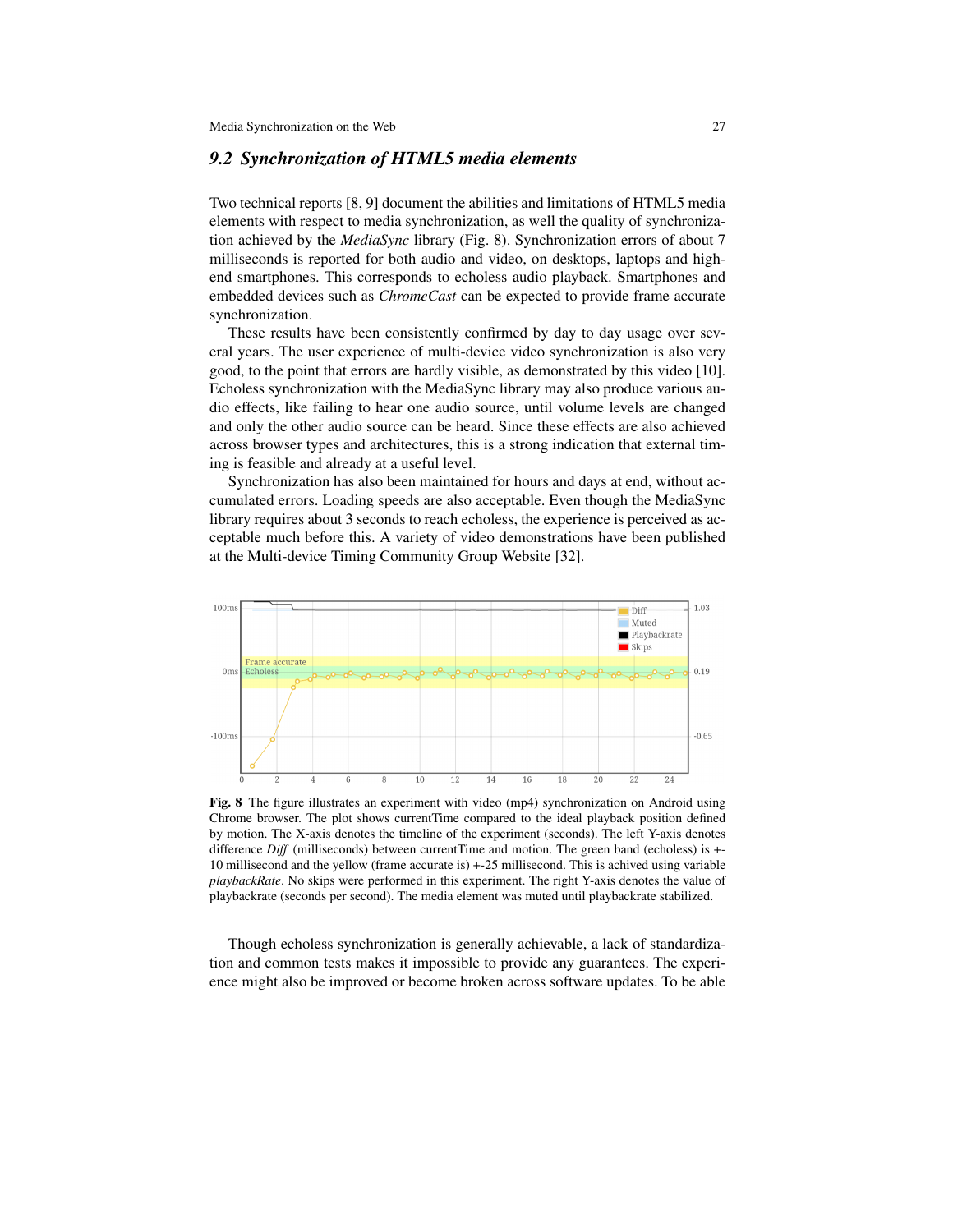to support echoless synchronization reliably across browsers and devices, standards must include requirements for synchronization, and testing-suites must be developed to ensure that those requirements are met. Ideally though, media synchronization should be implemented natively in media elements.

### *9.3 Summary*

Interestingly, the results for motion synchronization and HTML5 media synchronization are well aligned with current limitations of the Web platform. For instance, the precision of timed operation in JavaScript is about 1 millisecond, and a 60Hz screen refresh rate corresponds to 16 milliseconds. Furthermore, these results also match limitations in human sensitivity to synchronization errors.

Finally, programming synchronized media experiences in the motion model is both easy and rewarding. In our experience, motions and sequencers are effective thinking tools as well as programming tools. A globally synchronized video experience essentially requires three code statements.

With this, we argue that the feasibility of the motion model is confirmed. It is also clear that synchronization errors in online synchronization are currently dominated by errors in synchronization in HTML5 media elements. Future standardization efforts and optimizations would likely yield significant improvements.

# 10 Standardization

The Web is widely regarded as a universal multi-media platform although it lacks a common model for timing and media control. The motion model promises to fill this gap, and indicates a significant potential for the Web as a platform for globally synchronized capture and playback of timed multimedia. To bring these possibilities to the attention of the Web community, the motion model has been proposed for Web standardization. The Multi-device Timing Community Group (MTCG) [32] has been created to attract support for this initiative. The MTCG has published the draft specification for the TimingObject [7]. It has also published Timingsrc [3], an open source JavaScript implementation of the TimingObject specification, including timing objects, timing converters, sequencers and the MediaSync library.

Though the ideas promoted by the MTCG have been received with enthusiasm by members within the W3C and within the wider Web community, at present the MTCG proposal has not been evaluated by the W3C.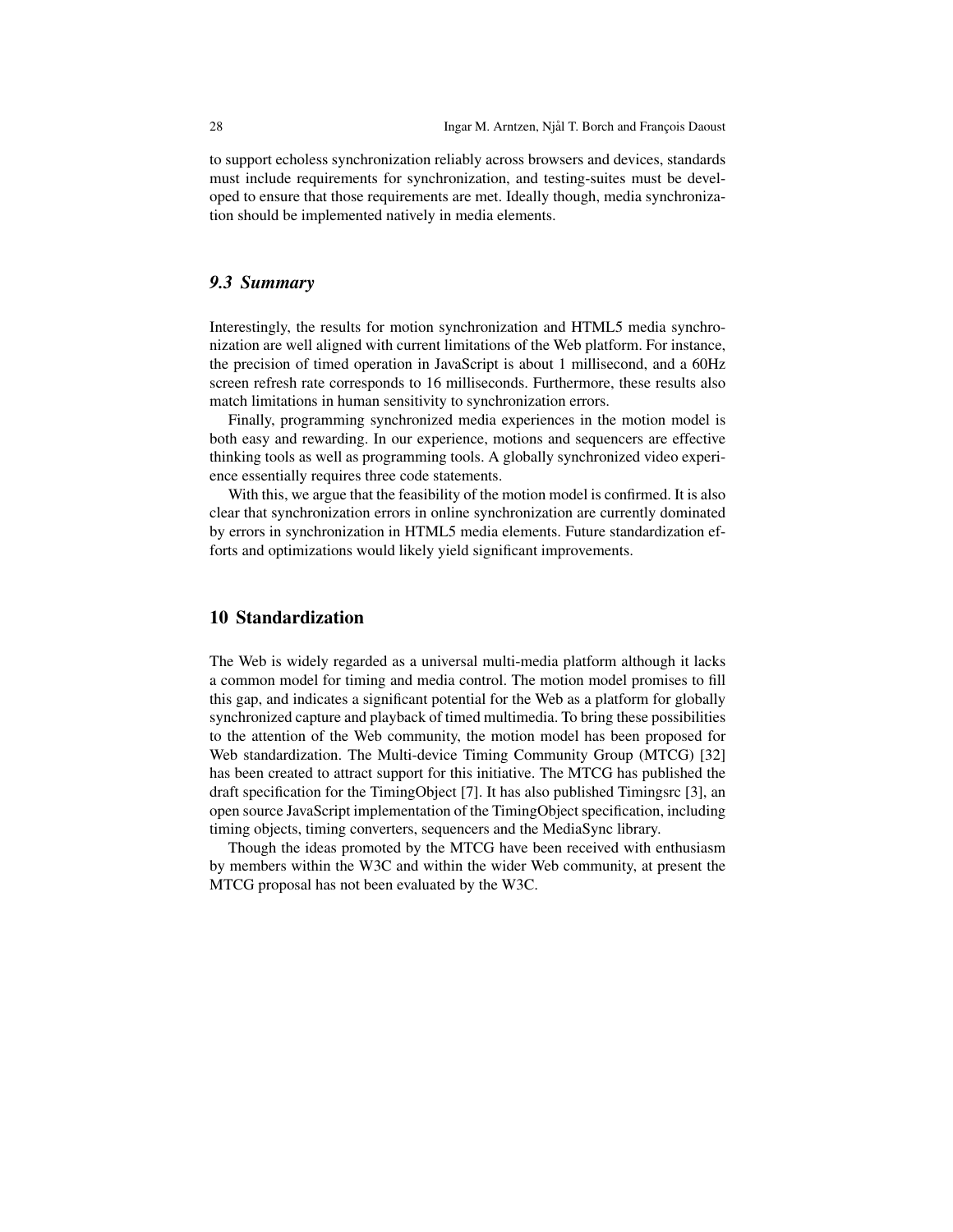# 11 Conclusions

We have explored media synchronization between heterogeneous media components, and highlighted the need for temporal interoperability on the Web platform. While internal timing is the popular approach to Web-based media, external timing is the key to temporal interoperability.

This chapter provided an introduction to external timing as well as the media model and programming model that follow from this approach. By focusing on modularity, loose coupling and client-side synthesis, this media model is well aligned with key design principles of the Web, thereby fully extending the flexibility and extensibility of the Web platform to timed Web applications. Equally important, the external timing approach promises precise distributed playback and media orchestration, enabling precise timing and control also in multi-device Web-based media experiences.

To encourage temporal interoperability on the Web platform, the W3C Multidevice Timing Community Group (MTCG) [32] advocates standardization of the timing object [7] as a common interface to external timing and control. Using the external timing approach, we have demonstrated that the Web is already a strong platform for timed, multi-device media, though it was not designed for it. With standardization it will become even better, likely unleashing a new wave of Webbased creativity across a variety of application domains.

Finally, as the external timing approach to media synchronization works on the Web, it may also be ported to other native applications in the IP environment. This provides a simple mechanism for making distributed media from a mixture of native and Web-based media components.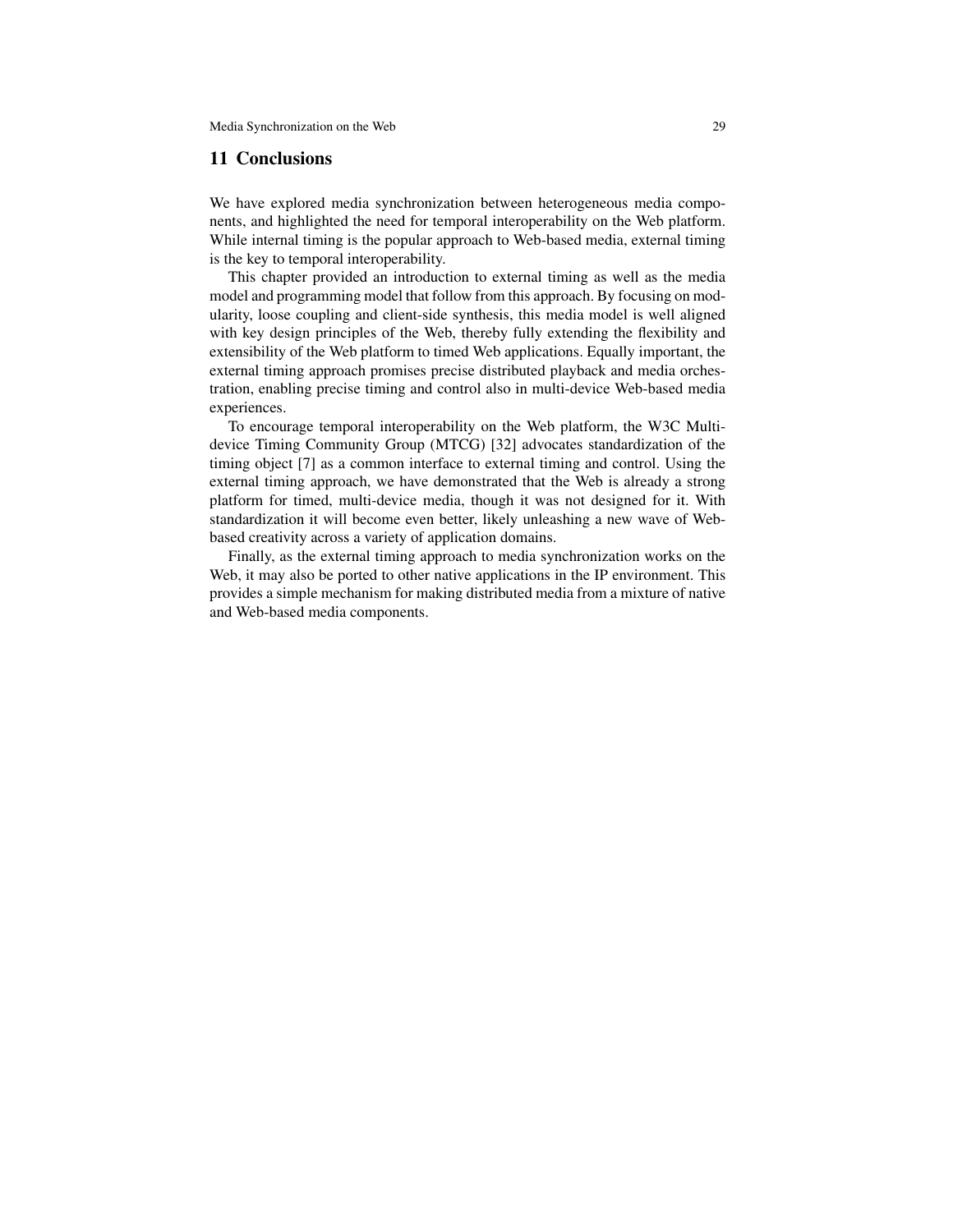#### References

- 1. Adobe: Adobe Flash. https://www.adobe.com/products/flashruntimes.html
- 2. Arntzen, I.M., Borch, N.T.: Composite Media, A new paradigm for online media. In: 2013 NEM Summit (Networked Electronic Media), NEM Summit '13, pp. 105–110. Eurescom (2013). URL http://nem-initiative.org/wp-content/uploads/2015/06/2013-NEM-Summit Proceedings.pdf
- 3. Arntzen, I.M., Borch, N.T.: Timingsrc: A programming model for timed Web applications, based on the Timing Object. Precise timing, synchronization and control enabled for singledevice and multi-device Web applications. http://webtiming.github.io/timingsrc/ (2015)
- 4. Arntzen, I.M., Borch, N.T.: Data-independent Sequencing with the Timing Object: A JavaScript Sequencer for Single-device and Multi-device Web Media. In: Proceedings of the 7th International Conference on Multimedia Systems, MMSys '16, pp. 24:1– 24:10. ACM, New York, NY, USA (2016). DOI 10.1145/2910017.2910614. URL http://doi.acm.org/10.1145/2910017.2910614
- 5. Arntzen, I.M., Borch, N.T., Daoust, F., Hazael-Massieux, D.: Multi-device Linear Composition on the Web; Enabling Multi-device Linear Media with HTMLTimingobject and Shared Motion. In: Media Synchronization Workshop (MediaSync) in conjunction with ACM TVX 2015. ACM (2015). URL https://sites.google.com/site/mediasynchronization/Paper4 Arntzen webComposition CR.pdf
- 6. Arntzen, I.M., Borch, N.T., Needham, C.P.: The Media State Vector: A unifying concept for Multi-device Media Navigation. In: Proceedings of the 5th Workshop on Mobile Video, MoVid '13, pp. 61–66. ACM, New York, NY, USA (2013). DOI 10.1145/2457413.2457427. URL http://doi.acm.org/10.1145/2457413.2457427
- 7. Arntzen, I.M., Daoust, F., Borch, N.T.: Timing Object; Draft community group report. http://webtiming.github.io/timingobject/ (2015)
- 8. Borch, N.T., Arntzen, I.M.: Distributed Synchronization of HTML5 Media. Tech. Rep. 15, Norut Northern Research Institute (2014)
- 9. Borch, N.T., Arntzen, I.M.: Mediasync Report 2015: Evaluating timed playback of HTML5 Media. Tech. Rep. 28, Norut Northern Research Institute (2015)
- 10. Video synchronization by Motion Corporation. https://youtu.be/lfoUstnusIE (2015)
- 11. Document Object Model (DOM) Level-1. https://www.w3.org/TR/REC-DOM-Level-1/ (1998)
- 12. Document Object Model (DOM) Level-2. https://www.w3.org/TR/DOM-Level-2/ (2000)
- 13. Document Object Model (DOM) Level-2 Events. https://www.w3.org/TR/DOM-Level-2- Events/ (2000)
- 14. Eidson, J., Lee, K.: Ieee 1588 standard for a precision clock synchronization protocol for networked measurement and control systems. In: Sensors for Industry Conference, 2002. 2nd ISA/IEEE, pp. 98–105. Ieee (2002)
- 15. Google. https://www.google.com (2017)
- 16. High Resolution Time. https://www.w3.org/TR/hr-time-1/ (2012)
- 17. High Resolution Time Level 2. https://www.w3.org/TR/hr-time-2/ (2016)
- 18. HTML 3.2 Reference Specification. https://www.w3.org/TR/REC-html32 (1997)
- 19. HTML5. https://www.w3.org/TR/html5/ (2014)
- 20. HTML5 Media Elements. http://dev.w3.org/html5/spec-preview/media-elements.html (2012)
- 21. HTML5.1. https://www.w3.org/TR/html51/ (2016)
- 22. Media Capture and Streams. https://www.w3.org/TR/mediacapture-streams/ (2016)
- 23. HTML5 Media Controller. https://dev.w3.org/html5/spec-preview/media-elements.html (2014)
- 24. Media Source Extensions. https://www.w3.org/TR/media-source/ (2016)
- 25. MediaStream Recording. https://www.w3.org/TR/mediastream-recording/ (2017)
- 26. Microsoft. https://www.microsoft.com/ (2017)
- 27. Mills, D.L.: Internet time synchronization: the network time protocol. IEEE Transactions on Communications 39(10), 1482–1493 (1991). DOI 10.1109/26.103043